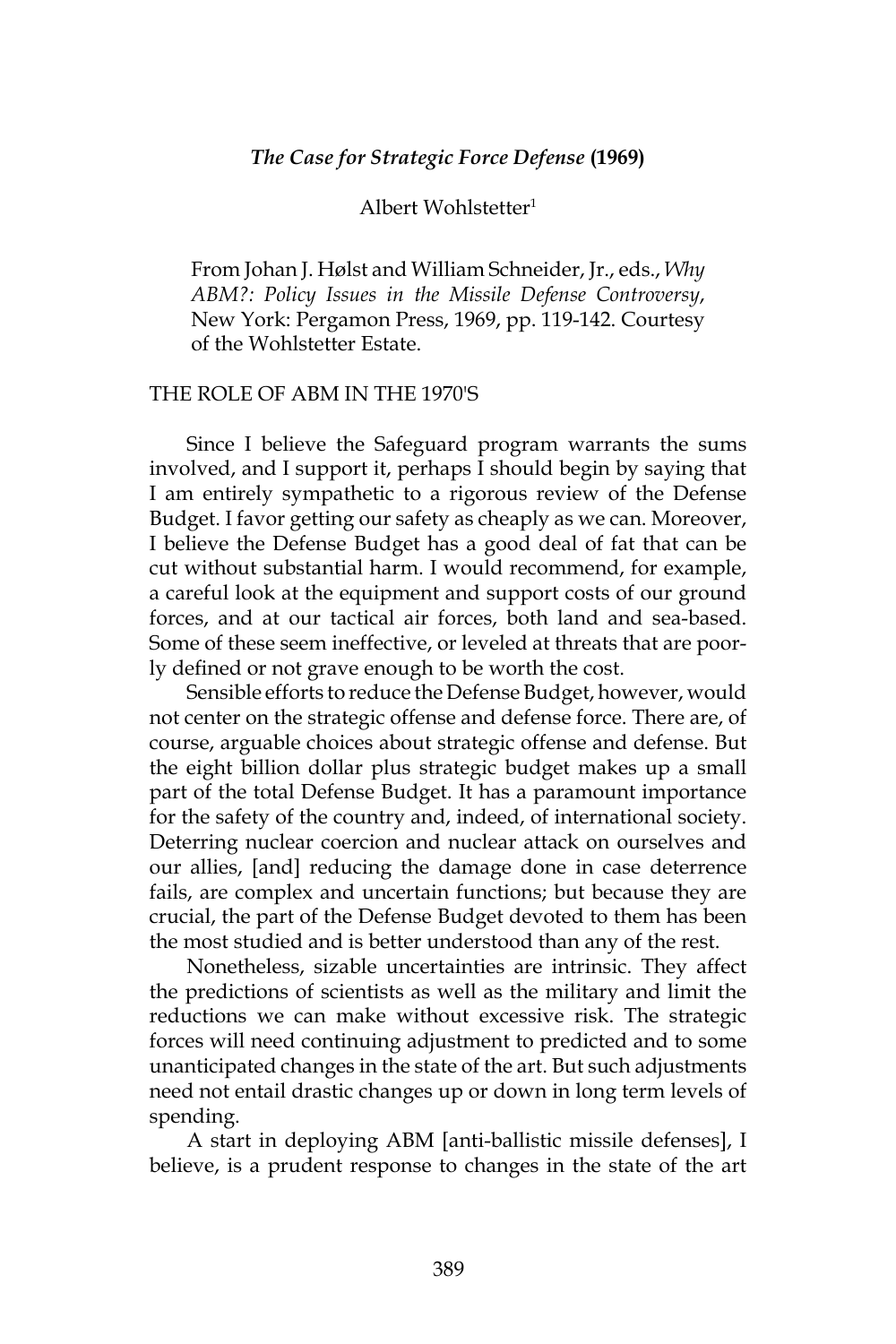available to ourselves and to our adversaries. As strategic systems go, it is a modest program. It is subject to review and can be halted or stretched out. The average annual cost of the completed program on a five year basis is less than one-fifth of what we were spending for active defense against manned bombers at the end of the 1950's. Nor is it at all likely to start a quantitative arms spiral. Indeed, despite the stereotype, there has been no quantitative arms race in the strategic offense and defense budget, no "everaccelerating increase," nor, in fact, any long term increase at all. The budget for strategic offense and defense forces in fiscal 1962 was 11.3 billion dollars.<sup>2</sup> The proposed fiscal 1970 budget, as of June, comes to about 8 billion dollars. Adjusted for price changes, the 1962 figure was well over fifty percent higher than that for 1970, perhaps even as much as two-thirds higher.

There is an important difference between making qualitative adjustments to technical change and expanding the number of vehicles or megatons or dollars spent. The difference has been ignored in a debate on ABM that seems at the same time impassioned and very abstract, quite removed from the concrete political, economic, and military realities of nuclear offense and defense and their actual history. For example, one alternative to protecting Minuteman is to buy more Minutemen without protection. But adding new vehicles is costly and more destabilizing than an active defense of these hard points, since it increases the capacity to strike first. A one-sided self-denial of new technology can lead simply to multiplying our missiles and budgets, or to a decrease in safety, or to both.

Active defense against ballistic missiles in the 1970's will have an important role to play in maintaining a protected and responsible second-strike capacity. The projected Safeguard defense of the national command authority and of the bomber and Minuteman bases are directed to this end. And it has a useful function in providing an area defense against attacks involving modest numbers of apparent incoming missiles.

There have been so many charges that the Safeguard program was invented in bad faith in March of this year as a gimmick to answer critics of the Sentinel city defense that I would stress that in 1967, long before the present Administration quite independently decided on Safeguard, the evidence of advancing technology convinced me that ABM in the 1970's would have essentially the uses the Administration suggests for Safeguard, and in the same order: to defend the offense and, given this, at a small extra cost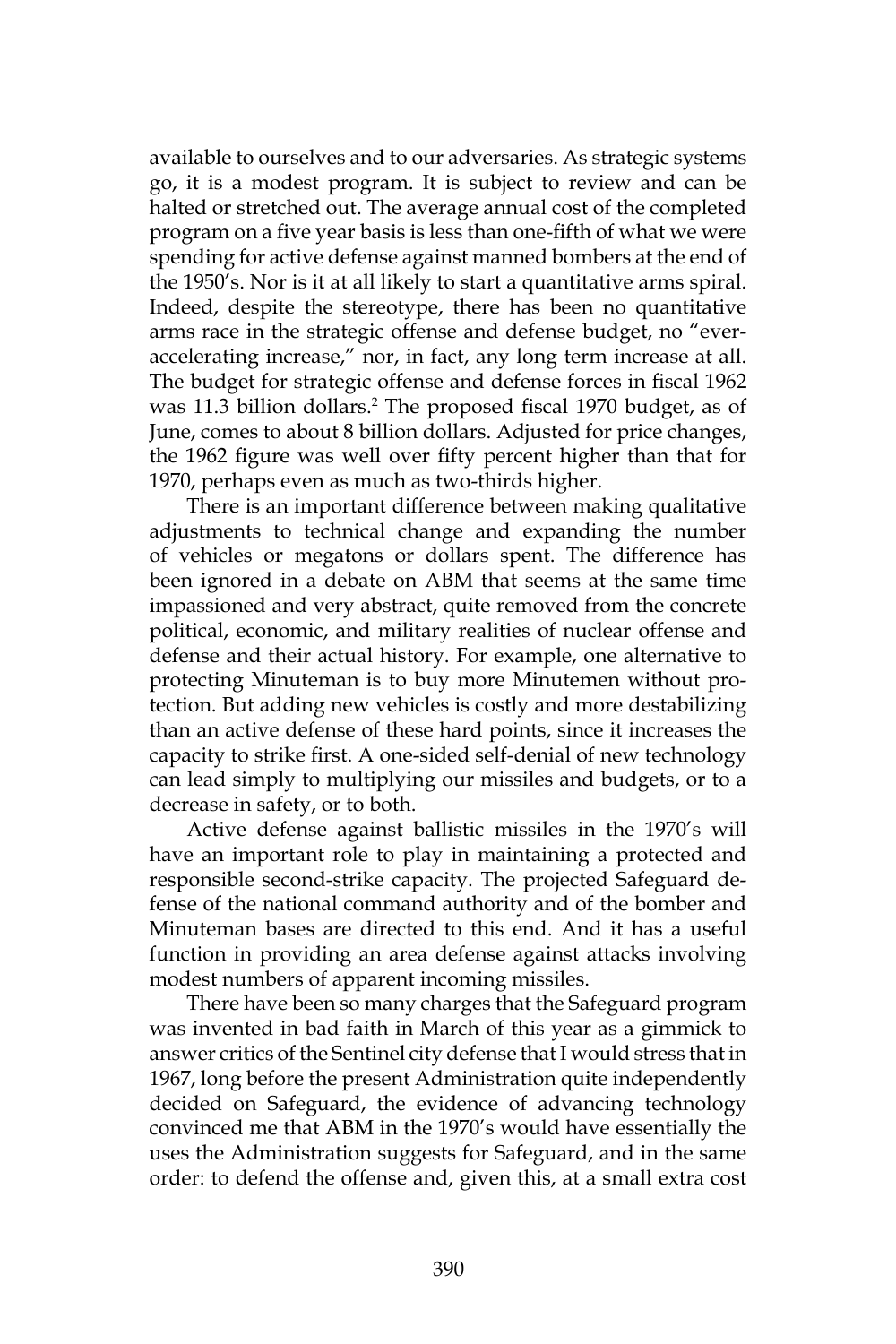to provide a light area defense of population.3 In fact, there is a substantial continuity between the ABM decisions of the present and past Administrations. The last Administration called for an ABM area defense but said it would furnish an economic basis for defending Minuteman if the threat grew. It had been weighing and it continued to weigh this decision for some time—indeed itself requested some funds for hardpoint defense in its own version of the 1970 fiscal budget.

Like the Republicans now, the Democrats in 1967 were charged with directing their ABM decision against the opposing party. I would recommend to opponents of ABM that they contemplate the possibility that the decisions were made in good faith in both cases, and that we turn to the substance of the issues.

There are other political and military functions of an ABM system than protecting the offense and offering an area defense of civilians against light attack. I would like to say something about each of these two latter roles and also something about the doctrine of Minimum Deterrence on which much opposition to the ABM is based, but time permits comment mostly on the protected offense function.

### *ABM as a Part of a Second-Strike Force in the 1970's*

For one superpower as against another, getting and keeping a responsible second-strike force is feasible but hard. It requires thought, effort, and continuing realistic adjustments to technological change. Minimum Deterrence theorists, who call for no defense of our civilians and nearly total reliance on a threat to bombard enemy civilians, have always claimed that the attacker inevitably must expend many strategic vehicles to destroy only one of the vehicles attacked. No such generalization holds. It has depended and always must depend on the changing capabilities of the offense and on the kind and degree of protection of the force attacked. At one time, for example, both we and the Russians had very many unprotected aircraft concentrated on a base within the lethal radius of a single bomb. On a two-wing base, for example, we had as many as one hundred thirty aircraft; on a one-wing base sixty-five medium bombers and tankers. And the planned response time was too slow for the reliable warning likely to be available. Small numbers of vehicles could have destroyed much larger numbers of the vehicles they attacked. Under some realistically determined conditions, the ratio would have favored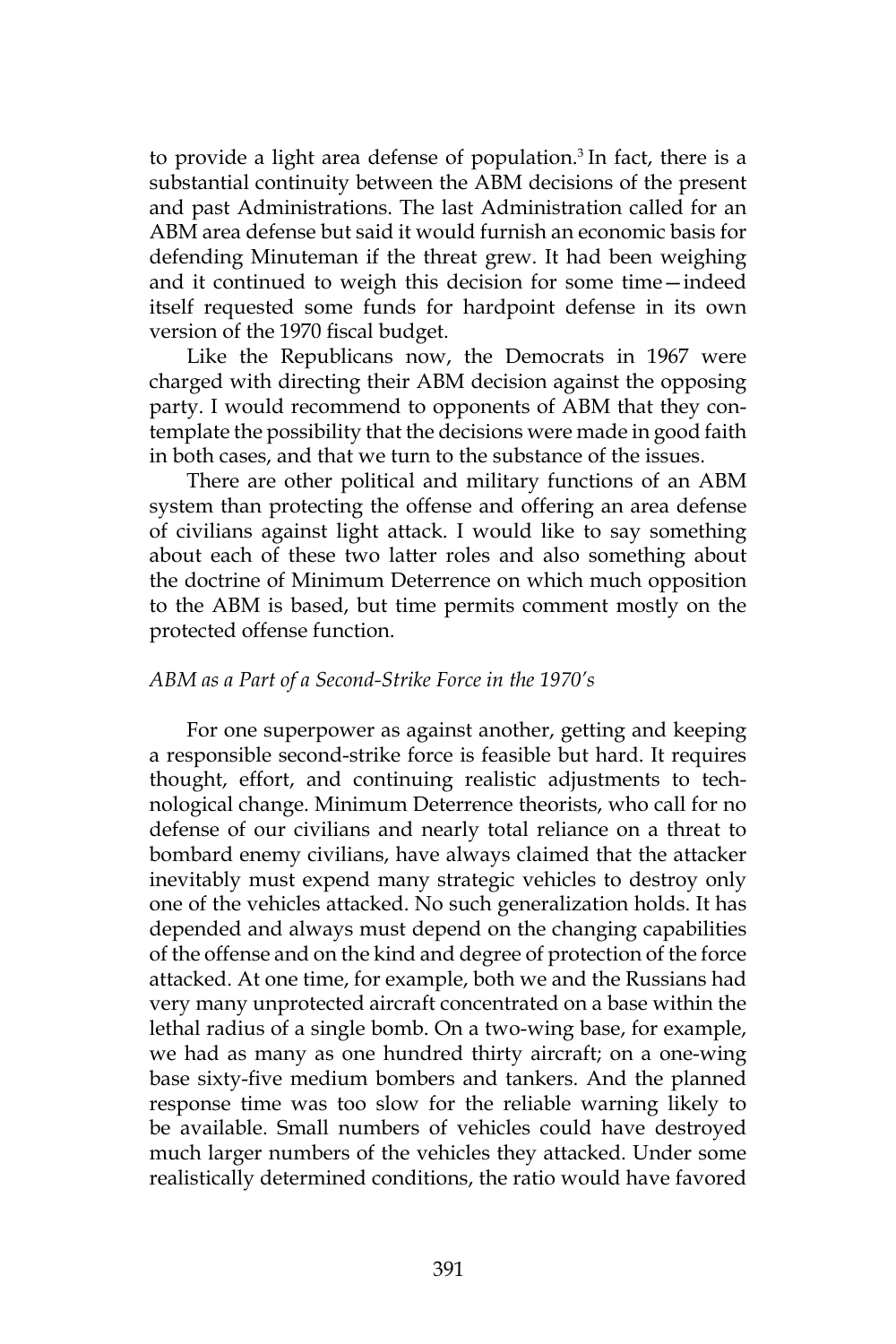the attacker by one to eight or more. These vulnerabilities had nothing to do with the supposed missile gap. In fact they preceded such predictions.

There is always a temptation in such circumstances to resort to responses that are automatic or that bypass national command. Advocates of sole reliance on city bombardment forces have from the time this doctrine first gained currency been tempted to prove that response was certain by making it automatic, by shortcutting responsible political decision.<sup>4</sup> But the decision to launch ICBM's against Russian cities would be perhaps the most momentous choice ever made in all of history. It would be the decision for World War III. If this awful decision is ever made it should be based on as much information as we can get and it should be made by as high a political authority as possible. It is the last decision we should contemplate delegating to a computer.

The revival today, by several distinguished senators and some able physicists opposing ABM, of the suggestion that, rather than defend ICBM's [intercontinental ballistic missiles], we should launch them at Russian cities simply on the basis of radar represents a long step backward. If we were willing to do this, we would dispense with silos or Poseidon submarines or any other mode of protecting our missiles. And we would increase the nightmare possibility of nuclear war by mistake.

Understanding of the complex problems of designing a protected and responsible nuclear strategic force has grown slowly among scientists as well as laymen, civilians as well as soldiers, Democrats as well as Republicans. But it has grown, and decisively. The United States has designed and deployed a secondstrike force capable of riding out an attack, and there have been large improvements in protecting responsible command. This was accomplished not by merely expanding nuclear bombardment forces, but in essence by shifting to forces with protection against the changing threat. The stereotype repeated throughout the 1960's that our security has declined while our strategic force grew at an accelerating rate is grossly wrong on both counts. In the past some key programs increased the protected second-strike capacity of the force, while cutting at the same time billions of dollars from the spending projected.

In the 1970's unless we continue to make appropriate decisions to meet technological change, once again the viability of a large part of our second-strike force will be put in question. Several related innovations, but in particular the development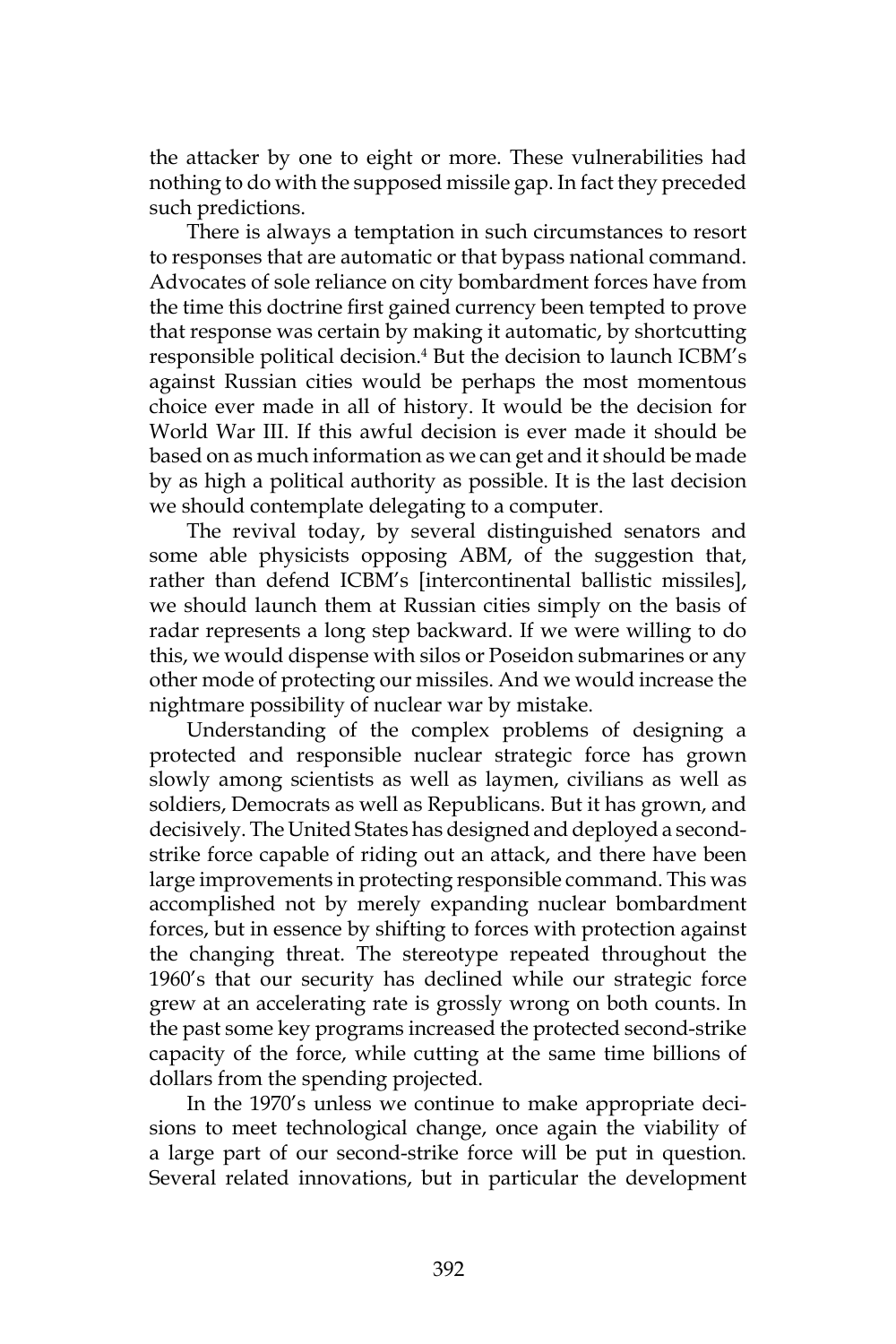of a rocket booster carrying many reentry vehicles each aimed precisely at a different target, raise once again the possibility of attack ratios favoring the attacker. One reentry vehicle may kill a booster carrying several. One booster can carry the means of destroying many boosters.

Raising a question about the future second-strike capacity of any part of our strategic force implies nothing about the present intentions of an adversary to strike first or even to be able in the future effectively to strike first. The recent debate on whether the Soviet missile, SS-9, is a "first-strike weapon" or whether the Russians intend it to be seems beside the point. If by maintaining our second-strike capability we can make the risks of striking very great, this can affect an adversary's intentions favorably to ourselves. It can deter him even in a crisis, like the one over missiles in Cuba, when the alternative to striking may look bad, but not, if we are careful, as bad as striking. Moreover, we ought not to talk of "first-strike weapons" and "second-strike weapons" as if this could be settled simply by looking at the weapons on one side. Whether or not a weapons system can preclude substantial retaliation will depend on many uncertain future performance characteristics of the forces on *both* sides. The test of whether one has a responsible second-strike capacity is whether one can, under nuclear attack, preserve vehicles, decision centers, and the flow of communications among them, whether one can transmit the order to retaliate and penetrate adversary defenses to reach targets. If we were unwilling even to entertain the hypothesis of a first-strike, we would do nothing to protect any part of our strategic forces or its control centers by making them mobile or hard or defended by ABM. Some leading scientists who oppose currently deploying ABM say they will favor it for the defense of Minuteman when precise MIRV's [multiple independently targetable reentry vehicles] and the related offense technologies are likely to be available to the Russians. That calendar date, and not present Soviet intent, is then a major substantive issue for these opponents. And their position recognizes that we want to maintain the second-strike capacity—not of just one, but of all major vehicle types in our strategic force: Minuteman, bombers, and Poseidon.

In designing a second-strike force, there are excellent reasons for making it a substantial mixture of vehicles of several quite different types: land as well as sea-based, manned as well as unmanned, each with its own mode of protection. Such systems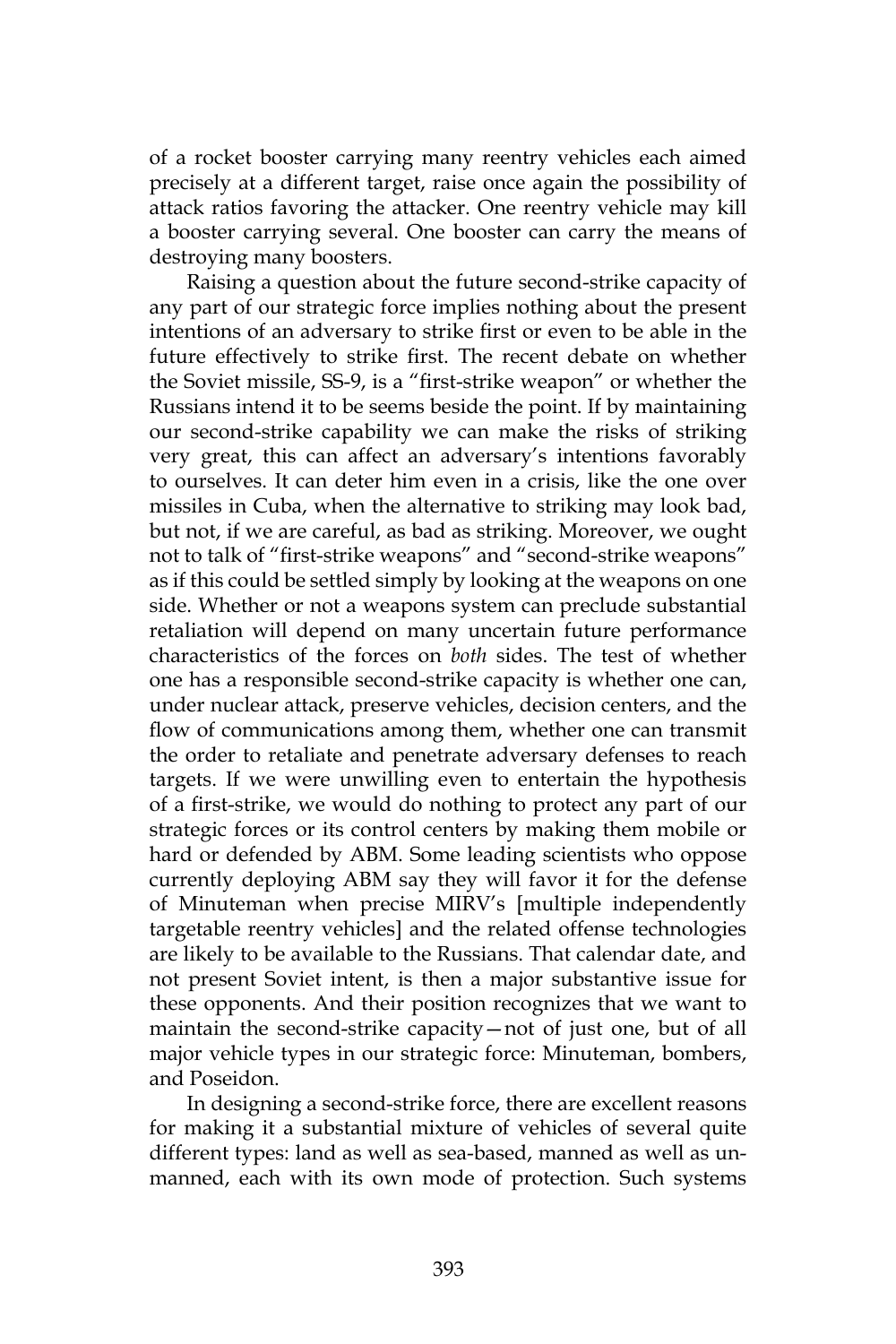have differing limitations, are subject to varied and independent uncertainties, require distinct modes of attack and, if each type is protected, greatly complicate the attack. It is a serious matter, then, if a large part of this mixture is badly affected by changing adversary forces and technologies. The forces deployed and the state of the art available to the Russians will influence other parts of our strategic force than Minuteman silos. And ABM has a role to play, for example, in protecting the important fixed elements of a mobile force, including the politically responsible command centers. Preserving command, control and communications is always hard, and particularly so for mobile sea-based systems.

My remarks, however, center, so far as the second-strike function of ABM is concerned, on the problem of protecting Minuteman. We have good cause to preserve the second-strike capability of so large a proportion of our strategic force. Even if it were true that the United States needed only a few strategic vehicles surviving, buying and paying for the operation of a great many that had become vulnerable to attack would be a very poor way to obtain those few surviving. There are safer and cheaper ways of getting a force of a given size than to buy a much larger one, most of which is susceptible to annihilation.

How does the planned timing of our ABM deployment compare to the date when it is reasonably likely that Russian offense technology could badly worsen the effectiveness of our projected Minuteman III? The first point to note is that the proposed Safeguard deployment has extended lead times. It can stretch out further if continuing review of intelligence suggests it should, but the shortest schedule calls for completing this program early in 1976. If, as ABM opponents stress in other connections, there is likely to be a substantial shakedown period, we are talking of 1977 or later. If, as has been suggested, we delay decision for another year or more and then proceed to design and develop an entirely new ABM, we are talking of the 1980's.

Second, predicting exact calendar dates at which technologies will be available to adversaries and what their strategic significance will be is very hard, and we are not very good at it. Moreover, we have erred not only on the side of overestimating Russian capabilities, but often by underestimating them. At earlier dates we were surprised by the rapid Soviet achievement of the A-bomb, the H-bomb, advanced jet engines, long-range turboprop bombers, airborne intercept radars, and large-scale fissile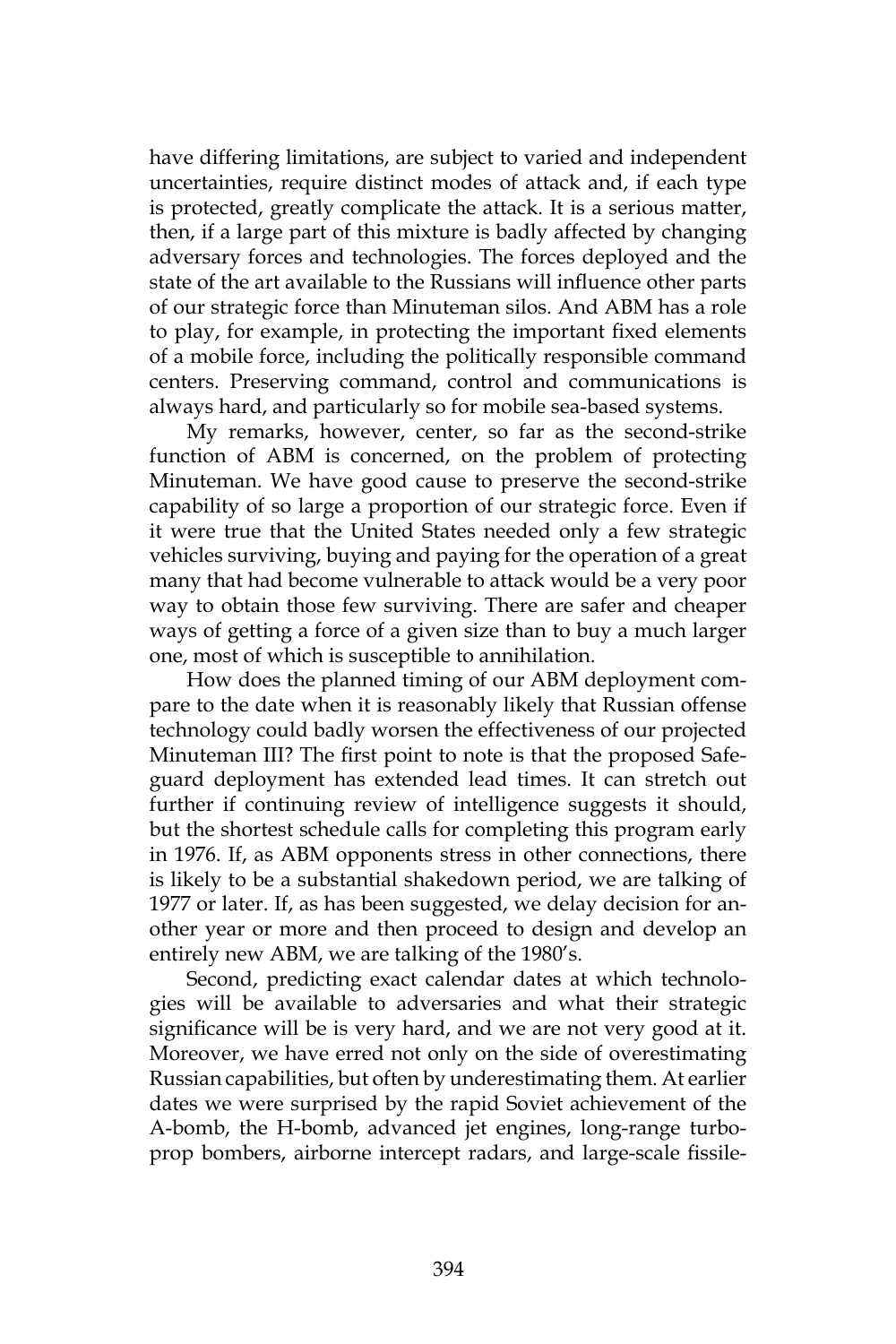material production. And scientists have been surprised, not only military men.<sup>5</sup>

Third, the public discussion has not stressed how sensitively the accuracy of attack affects the viability of the hardened force attacked. Accuracy affects the number of weapons required to destroy a hard target very much more than the bomb yield or the overpressure resistance of the target. Roughly speaking, for such targets, improving accuracy by a factor of slightly more than two is the same as increasing bomb yield tenfold and serves essentially to offset a tenfold increase in overpressure resistance.

I have tried to reconstruct various numerical proofs recently presented or distributed to the Congress that purport to show that Minuteman will be quite safe without any extra protection; these proofs depend heavily on optimistic estimates of limitations in Russian delivery accuracies, reliabilities, and associated offense capabilities and sometimes on very poor offense tactics.<sup>6</sup> Suppose, however, that by 1976 when Safeguard is deployed, or by 1977 when it may be shaken down, the Russians have:

- 1. accuracies like those of the systems we are deploying now<sup>7</sup>
- 2. over-all reliabilities currently attributable to them
- 3. methods familiar to us for using extensive and timely information as to which missiles have failed so that others can replace them
- 4. continued production of SS-9 boosters at past rates
- 5. modest numbers of MIRV's per booster (e.g., the three fivemegaton reentry vehicles stated by Secretary Laird for the SS-9).

Then the percentage of the Minuteman force that would be destroyed, if undefended, comes to about ninety-five percent.

These results are based on quite moderate assumptions about Russian capabilities. Better accuracies, for example, may be expected in the late 1970's, and higher degrees of MIRVing. Reliabilities of any given offense missile system improve with use. Do those who favor a hardpoint defense but would postpone a start really consider these Russian capabilities I have outlined "extremely implausible"? Or at *all* implausible?

There is a striking inconsistency in the way ABM opponents treat the Chinese and the Russians. In contemplating the possibility of a Russian offense against our Minuteman, they assume that Russians who cannot by 1976 or 1977—twenty years after Sputnik—do what we know how to do now. When considering the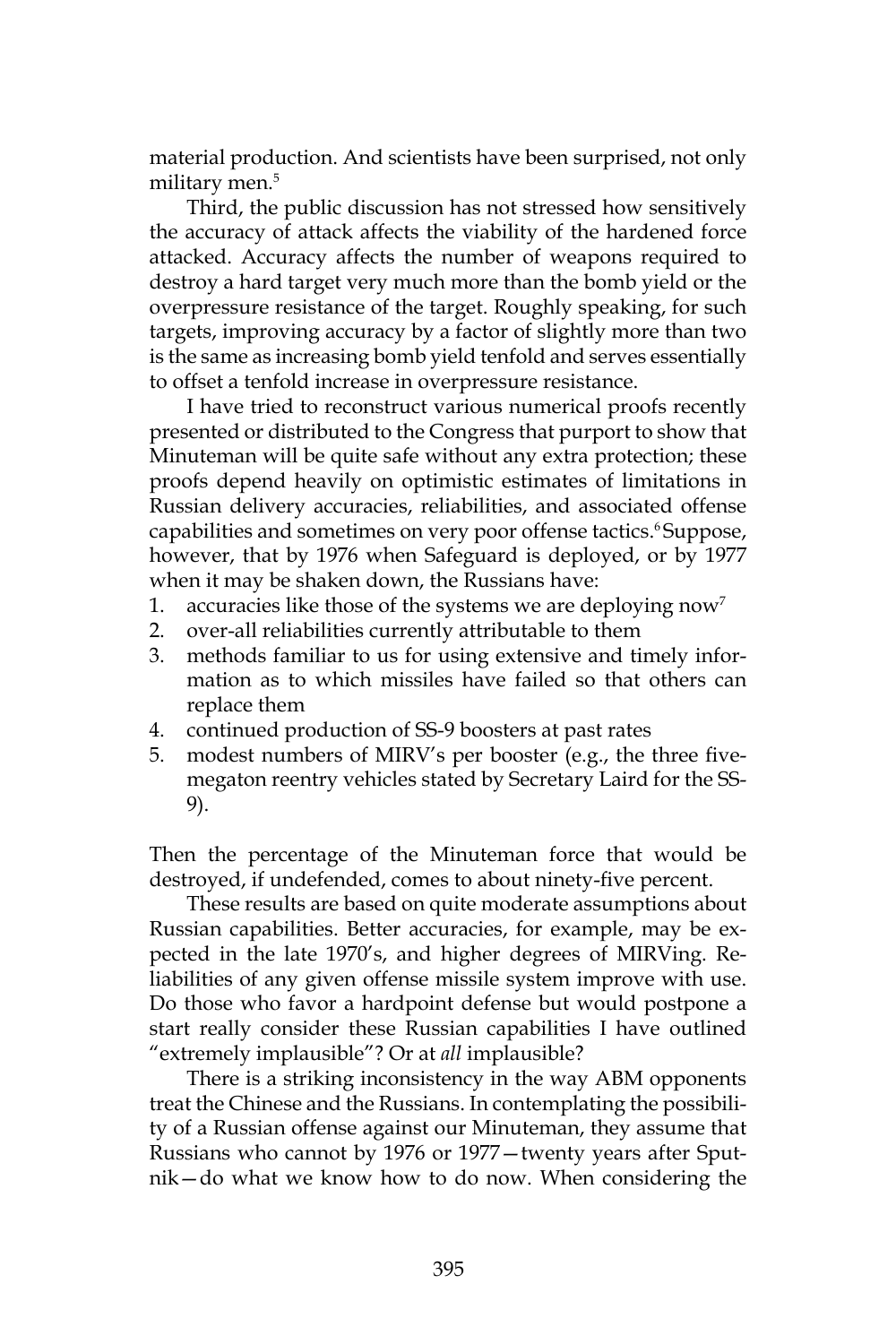ability of the Chinese to penetrate an ABM defense, they attribute to them penetration systems that cost us many billions of dollars, a dozen years of trials and many failures to develop, and they assume this for the first generation Chinese missiles. These are rather backward Russians and very advanced Chinese. Moreover since in the Russian case we are considering a potential threat to our second-strike capability and we want this to be highly reliable, we want particularly to avoid underestimating the threat. But we should undertake a modest defense of population if it works in the expected case, even if on extremely pessimistic assumptions it might not. Here again it seems to me the ABM critics get things exactly backwards.

Finally, the fact that such impending developments in Russian offense may make it necessary to do something more to protect the fixed elements of our force should come as no surprise. It was the sensitive effects of missile inaccuracy that in the early 1950's suggested to the original proponents of programs for hardening strategic vehicles against ICBM attack that

- a. hardening would be an important and effective method of protection against ICBM attack in the 1960's; and that
- b. by itself hardening would not be adequate for much past the 1960's.

The ICBM's then expected in the 1960's were, of course, enormously faster than manned bombers, and therefore would out-mode some programs that served very well in the 1950's; but the early ICBM's were likely to be much less accurate than the manned bombers. They were expected to have inaccuracies measured in miles, perhaps, it seemed then, as large as five miles, compared to the quarter of a nautical mile or fifteen hundred feet median miss distance associated with manned bombers. Since just doubling inaccuracy could affect weapons requirements by a factor of four, hardening clearly seemed a good idea. The paper proposing hardening for the 1960's was entitled "Defending a Strategic Force after 1960" and was put out on February 1, 1954. That paper included a very short section called "After After 1960" that is quite relevant for understanding why we should expect that we will have to adapt the current Minuteman to impending changes in opposing offense technology. The section read in full:

The foregoing also suggests that even against the ballistic missile this defense would have a finite life. The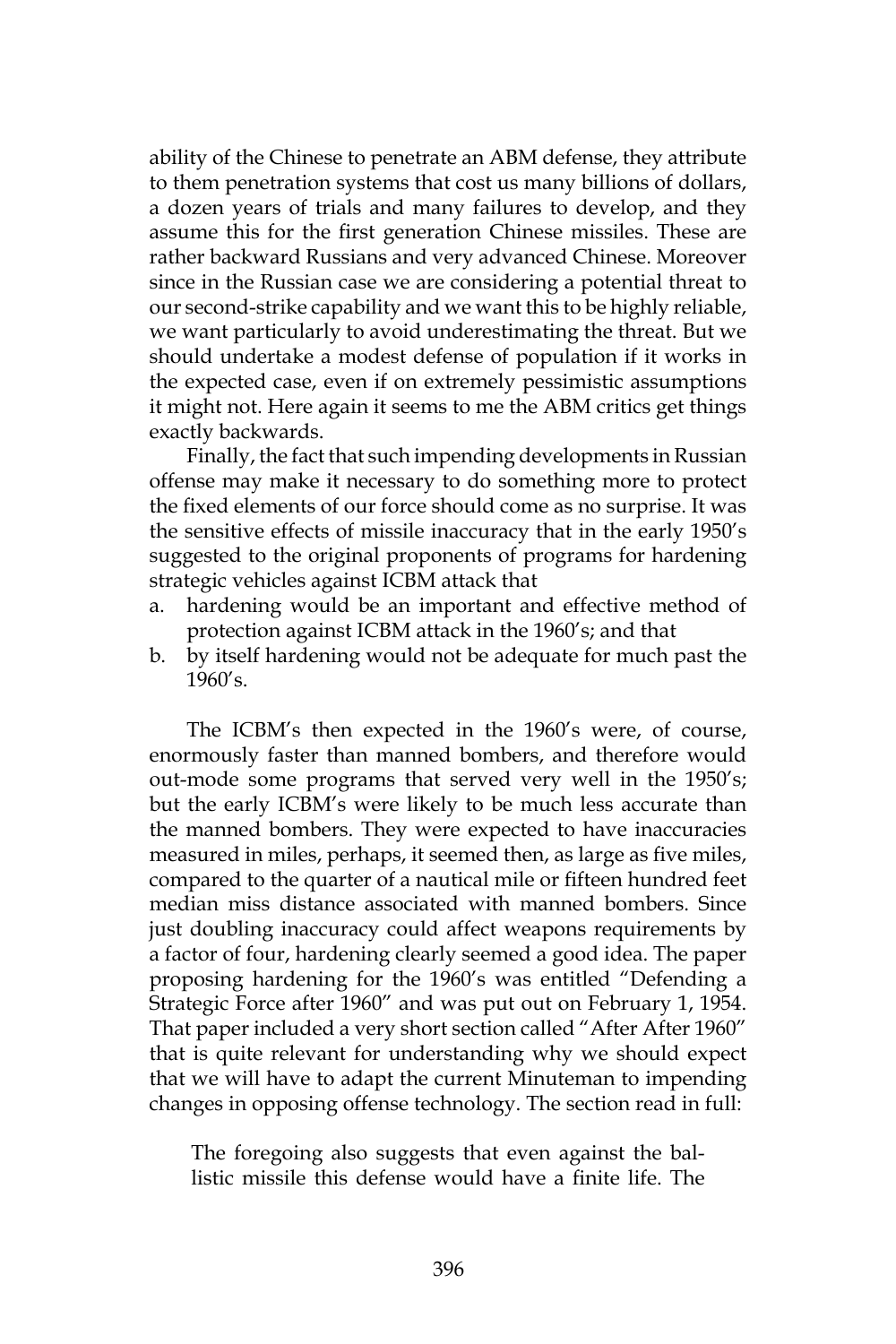missile might improve drastically in accuracy and payload. However, the date at which the Russians will have a missile capable of carrying a 25 MT bomb with a 1500 ft. CEP [circular error probable] appears sufficiently far removed to make the defense good, let's say, until the end of the Sixties (p. 91).

That the numbers cited in this paper of February 1954 so closely match some of those being talked of for the SS-9 is, of course, purely a coincidence. They were performance characteristics of bombers then current. However, the quotation illustrates that, from the outset, it was to be expected that sooner or later and probably in the 1970's, hardening would not be enough by itself. The discussion also suggests that to depend merely on further hardening would make the system vulnerable to further improvements in accuracy.

Hardening can be outpaced by further development in precision. This does not mean that for some possible threats a combination of ABM and extreme hardening might not be useful. It might. But as a complete substitute for ABM extreme hardening has drawbacks. It is subject, in my opinion, to much larger uncertainties as to both performance and costs than the ABM.

The major components of the Safeguard system have received elaborate study and testing. Ideas for brand new ABM systems to defend hard points that I am familiar with are not serious competitors in this time period. We should start deploying the system now on the schedule suggested and we should expect, as in the case of every other offense and defense system, that we shall learn a great deal from operational experience, make some changes and retrofits. This seems to me a sound way to supplement the protection of the Minuteman in a period when we can expect it to be endangered.

## ON THE COUNTERFORCE CALCULATIONS OF SOME PROMINENT ABM OPPONENTS<sup>8</sup>

In preparing the preceding portion of this chapter on the role of ABM in the 1970's, I undertook to review and test my past views on the subject and once again to form my own independent judgment. I, therefore, did not rely on calculations of either the government or its critics. I took the relevant classified and public data and performed my own analysis.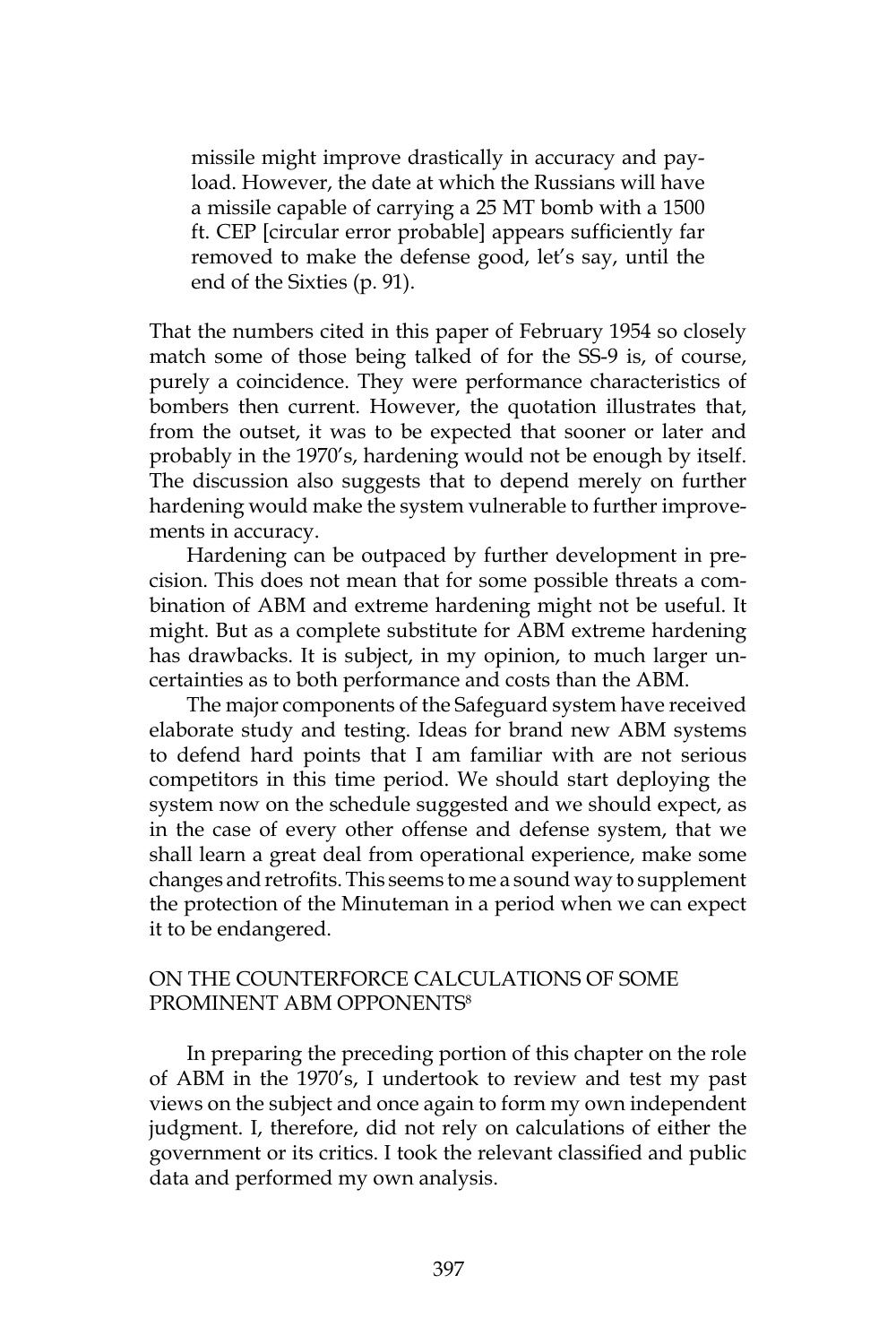The kind of analysis involved in obtaining a protected and responsible strategic force has been my principal concern for eighteen years starting with the study that gave rise to the firststrike/second-strike distinction and to a good many other concepts and modes of protecting and controlling strategic forces cited by both sides in the present debate. The ABM has other functions that I support, but my chapter in the space available focused on its role in defending Minuteman. As I stressed there, these are complex and intrinsically uncertain matters. Where scientists differ on them, laymen may be tempted simply to throw up their hands and choose to rely on the authority of those scientists they favor. I feel, however, that the substantive differences among the scientists, if carefully explained, are quite accessible to interested readers and that such careful explanation can help them form their own judgment as to which conclusions are sound.

### *On the Safely of Minuteman*

In my statement to the Senate Armed Services Committee on April 23, I said, "I have tried to reconstruct various numerical proofs recently presented or distributed to the Congress that purport to show our Minuteman will be safe without any extra protection; these proofs depend heavily on optimistic estimates of limitations in Russian delivery accuracies, reliabilities, associated offense capabilities, and sometimes on poor offense tactics." In response to questions from members of the Committee, I illustrated several troubles with these attempted proofs of the safety of Minuteman, but there was no time to explain their defects adequately. I would like to try to do that now, and to comment specifically on the calculations of Dr. Rathjens, Dr. Lapp, and of the Federation of American Scientists. Some of the comments, particularly those of Dr. Lapp, bear also on some unevidenced statements on this subject by Prof. Chayes and Dr. Panofsky and, more recently, by Dr. Wiesner.

Though my own calculations were based on classified as well as public data, my summary of results, like that of Dr. Rathjens, was unclassified and so are the comments I am about to make. This will prevent explicit specification of some of the numbers assumed by Dr. Rathjens and by myself and inevitably it forces some roundaboutness of expression. I am able to state, for example, that Dr. Rathjens and I assume the same accuracy for the Russian SS-9 in the mid- and late 1970's. I can say that the SS-9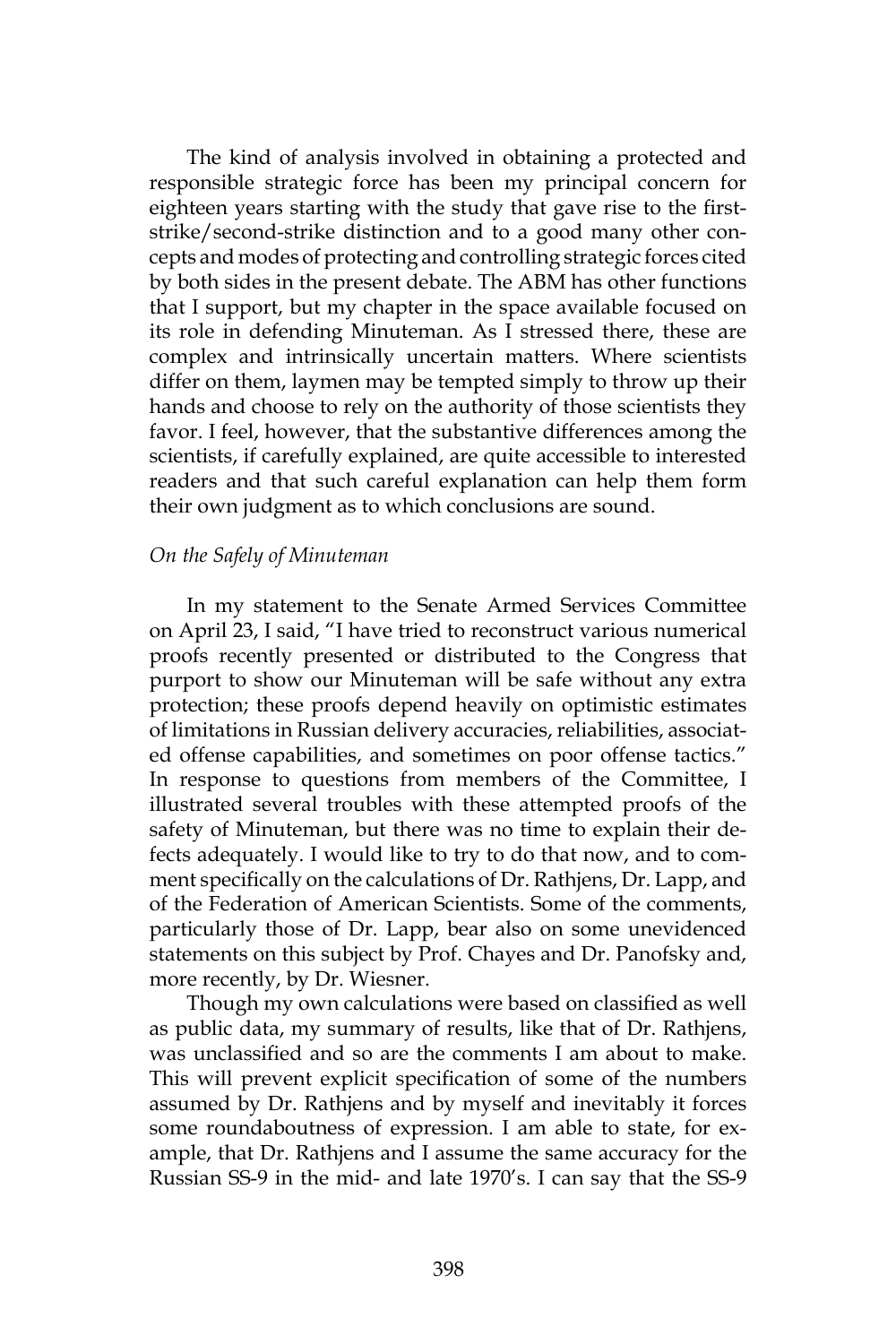is now expected (and, before the Nixon Administration, was expected) to achieve that accuracy years in advance of this late time period. And I can say, as Dr. Rathjens did, that the accuracy we have assumed for the Russians, in this late time period, is essentially the same as that estimated for our own MIRV carrying missiles, namely Poseidon and Minuteman III.9 But I cannot say what that accuracy is.

I, therefore, submitted a classified statement in which the essential numerical assumptions are explicit and related to intelligence estimates. However, even without the classified statements, some essential defects of the calculations of Dr. Rathjens, Dr. Lapp, and the Federation of American Scientists can be made clear.

### *Dr. Rathjens' Calculations*

Dr. Rathjens has stated, "Even if the Soviet SS-9 missile force were to grow as rapidly as the Defense Department's most worrisome projections, even if the Soviet Union were to develop and employ MIRV's with those missiles and even if they achieved accuracies as good as we apparently expect with our MIRV forces (according to figures released in late 1967 by former Deputy Secretary of Defense Nitze), a quarter of our Minuteman force could be expected to survive a Soviet preemptive SS-9 attack. That quarter alone would be more than enough to inflict unacceptable damage on the U.S.S.R."10

My own parallel calculations for the mid- and late 1970's, using what I described as moderate assumptions, show about five percent surviving. What explains the difference? Since Dr. Rathjens and I compared notes on April 22, I am able to fix quite precisely where we agreed and where we differed.

Our assumptions agreed in the accuracy assumed for the SS-9, in the overall reliability rate, in the numbers of SS-9 boosters (500) and in the use of several independently aimed reentry vehicles in each booster. Our assumptions differed on three key points: in the degree of blast resistance assumed for our Minuteman silos, in the yield of the Russian reentry vehicles, and in the use or non-use by the Russians of substantial information about what missiles are unready at launch or fail in early stages.

On the first point, I have explained that Dr. Rathjens assumed that Minuteman silos were two-thirds more blast resistant than I did, and two-thirds more blast resistant than they are officially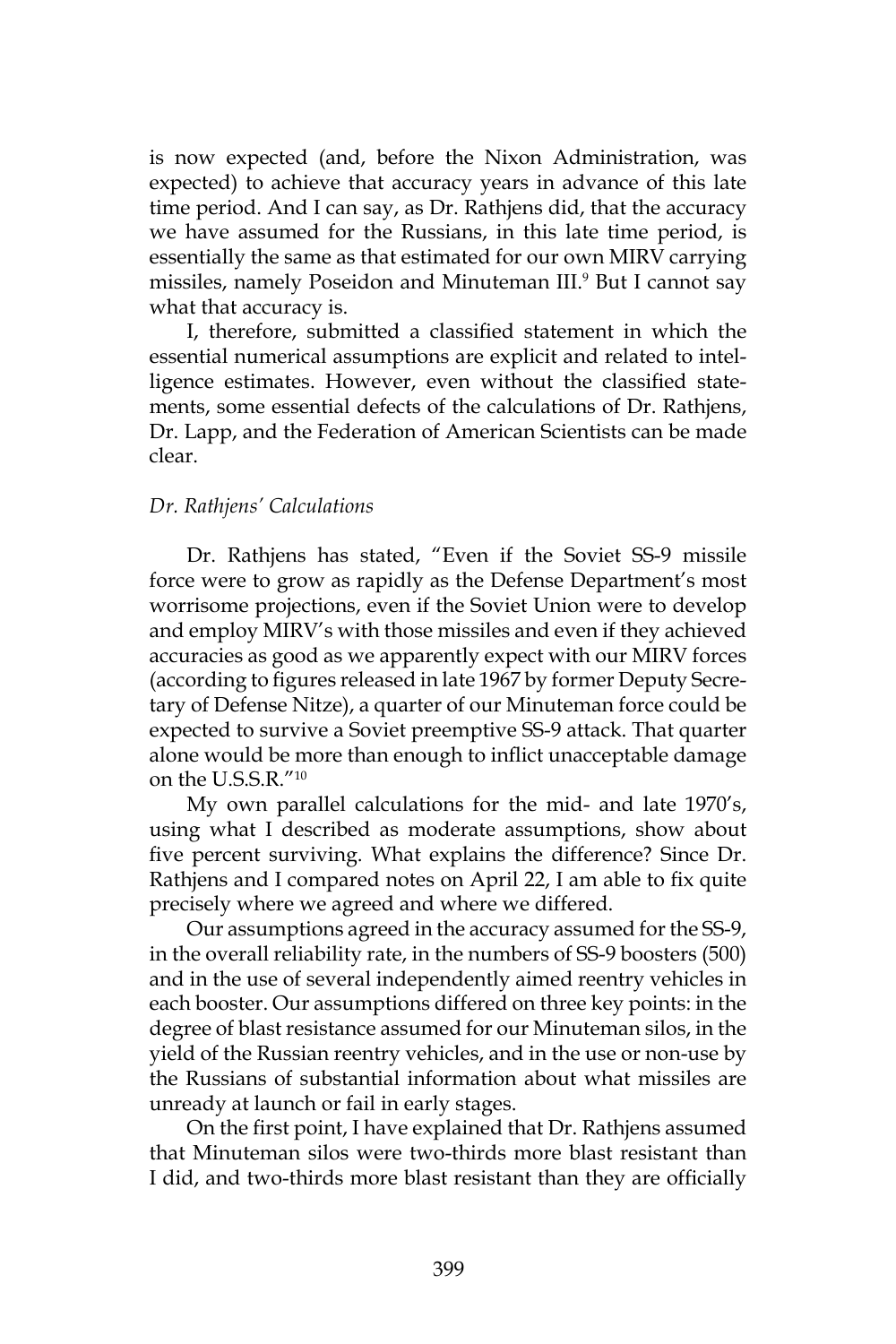estimated to be. He derived his assumption by reading several points off an unclassified chart showing the probability of a Minuteman silo being destroyed as a function of accuracy for various bomb yields. Then by using standard rules for weapons effects he inferred the overpressure resistance of Minuteman silos. However, the curves on the unclassified chart cannot be correctly read to imply the overpressure resistance Dr. Rathjens infers. His reading of the curves was in error.

Second, I assumed three 5-megaton reentry vehicles for each SS-9, as in Secretary Laird's public statements. Dr. Rathjens assumed four 1-megaton reentry vehicles. More than four reentry vehicles can be fitted on the SS-9, if the payload is only one megaton. However, the three 5-megaton reentry vehicles, given the accuracy we both assume, and given the actual blast resistance of the Minuteman, do enough for the attacker. Using his lower Russian bomb yield and his overestimated Minuteman blast resistance, Dr. Rathjens derived a probability of about sixty percent that one arriving Russian reentry vehicle would destroy one Minuteman silo. If he had used the officially estimated 5-megaton reentry vehicle and the actual blast resistance of the Minuteman silo, the probability would have been nearly ninety-nine percent. If he had used three 5-megaton reentry vehicles per booster for the SS-9 and the correct estimate for blast resistance, he would have found only sixteen percent, instead of twenty-five percent of the Minuteman force surviving. Alternatively, if he had used the classified estimates of the number of 1-megaton reentry vehicles that can be fitted on an SS-9 booster, his calculations would have shown about 7.3 percent surviving. The combined significance of these first two points of difference between Dr. Rathjens and myself is then considerable.

The third point of difference between our calculations is that Dr. Rathjens assumes that the Russians would have to salvo all of their missiles with no information as to which had been unready or failed in time to be discovered, or at any rate with no use of such information. However, it is familiar that better methods are available and are of considerable utility for an offense that wants to assure a very high percentage of destruction of the force attacked. Most missiles that are counted as "unreliable" (excluded from the figure of overall reliability) are either not ready for launch or fail at launch, and this information can be made available immediately. A substantial additional fraction that fail do so at burnout, and information as to whether burnout velocity is within expected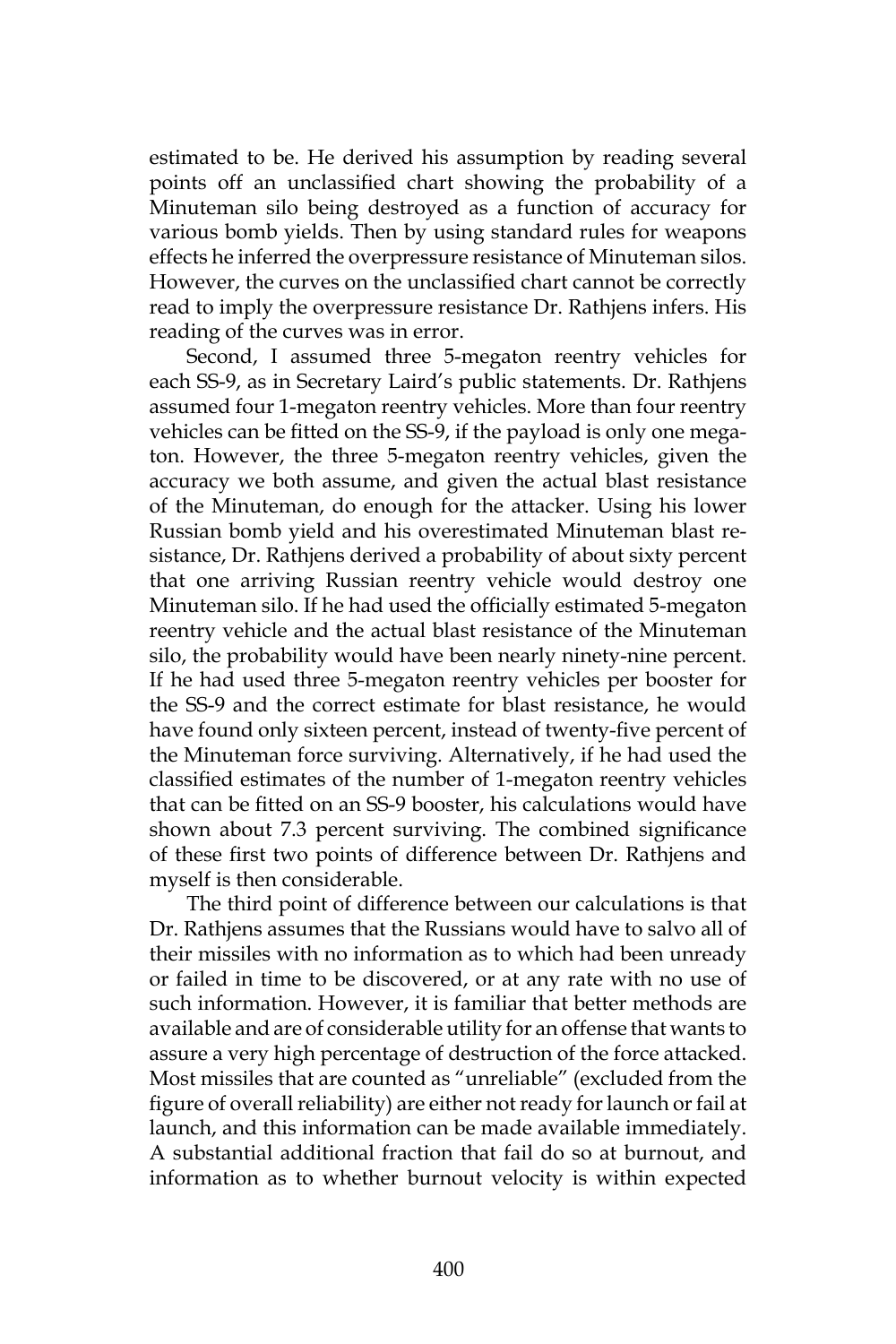### **TABLE I**

#### CALCULATIONS ON THE VULNERABILITY OF THE MINUTEMAN FORCE IN THE LATE 1970's IF NO EXTRA PROTECTION

#### Difference Between Assumptions Used by Dr. Rathjens and Myself

| Number of SS-9's                        | : Same $(500)$        |                                                                 |
|-----------------------------------------|-----------------------|-----------------------------------------------------------------|
| Over-all reliability                    | : Same                |                                                                 |
| Accuracy                                | : Same                |                                                                 |
| Minuteman<br><b>Blast</b><br>Resistance | Dr. Rathjens'<br>Mine | : $2/3$ higher than<br>official estimate<br>: Official estimate |
| SS-9 payload                            | Dr. Rathjens'         | : 4 reentry vehicles at<br>1 MT (less than<br>SS-9 capability)  |
|                                         | Mine                  | : 3 at 5 MT (SS-9<br>capability)                                |
| Use of partial<br>information on        | Dr. Rathjens'         | : Not used                                                      |
| missile malfunctions                    | Mine                  | : Used                                                          |

#### Effect of Assumptions on Minuteman Survivability

|                                                                                                                                                                             | Minuteman<br><b>Surviving</b> |
|-----------------------------------------------------------------------------------------------------------------------------------------------------------------------------|-------------------------------|
| Dr. Rathiens' result                                                                                                                                                        | 25%                           |
| Adjust for correct Minuteman blast resis-<br>tance and three 5 MT MIRV per SS-9                                                                                             | 16%                           |
| Alternatively adjust for correct Minuteman<br>blast resistance and number of 1 MT MIRV<br>warheads the SS-9 is capable of carrying                                          | 7.3%                          |
| Using correct Minuteman blast resistance,<br>three 5 MT MIRV per SS-9, and informa-<br>tion as to missile malfunctions before or<br>during launch only                      | 8.7%                          |
| Using correct Minuteman blast resistance,<br>the correct number of 1 MT warheads per<br>SS-9, and information as to missile mal-<br>functions before and during launch only | 6%                            |
| Using correct Minuteman blast resistance<br>and either the 5 MT MIRV or the 1 MT<br>MIRV option, and information as to mis-<br>sile malfunctions including one-half those   |                               |
| that fail after launch                                                                                                                                                      | 5%                            |

The table above summarizes the differences between Dr. Rathjens' and my calculations.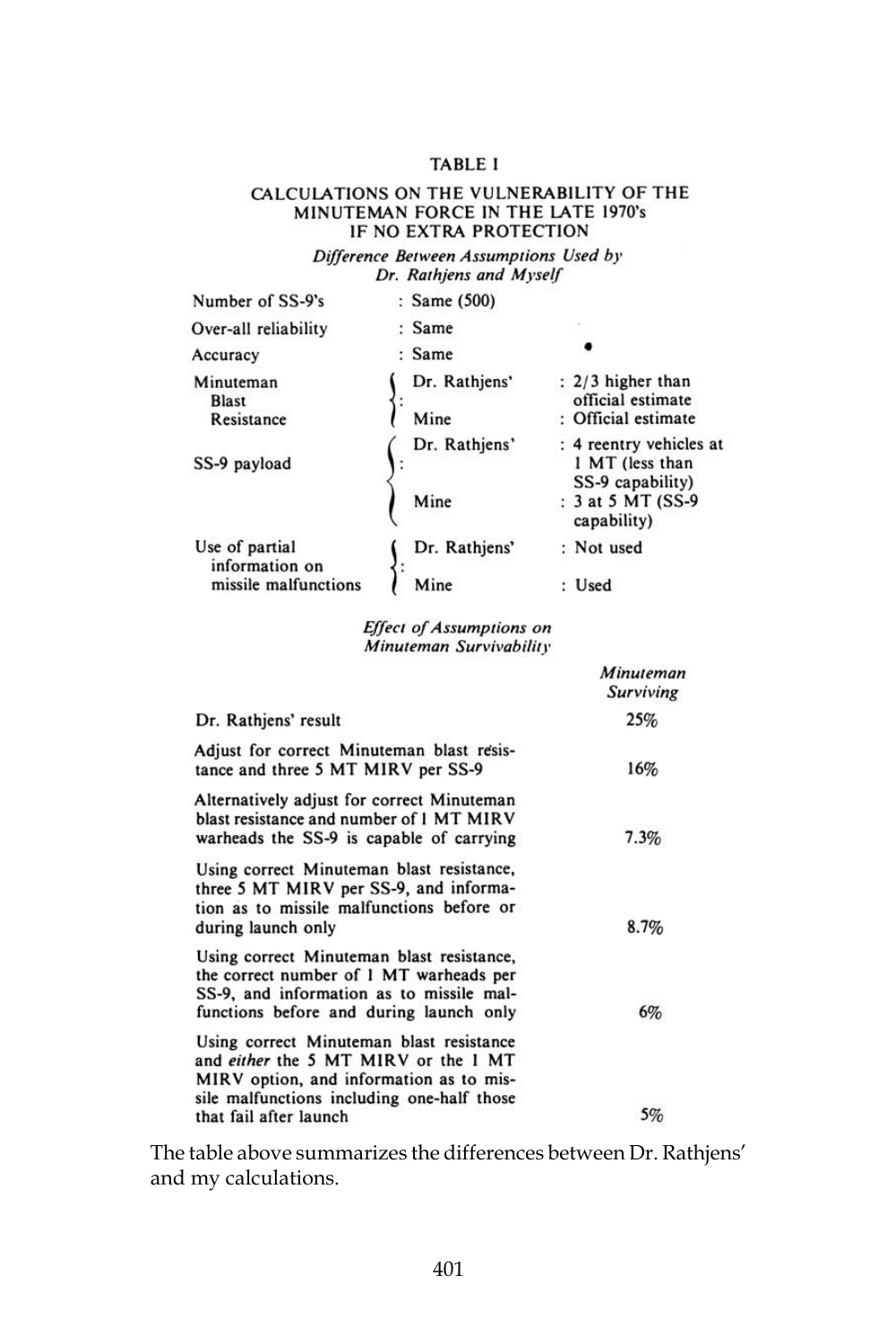tolerances can also be made quickly available. For radio-guided missiles this is almost automatic, but inertial systems can also radio this information back, as the telemetering in a missile flight test program shows. Later flight information is also feasible. While some fraction of the failures will remain unknown, a large proportion can be known. Therefore, instead of salvoing all extra missiles blindly, to make up for all unreadiness and all failures without knowing where they occur, one can reprogram some extra missiles to replace the large proportion of known failures. Using a current planning factor for the proportion of the unreliable missiles that cannot be replaced on the basis of timely information, the calculations using three 5-megaton reentry vehicles show considerably greater destruction. Instead of sixteen percent surviving, the approximate five percent survival that I mentioned previously results. It should be observed that this ability of the 5MT force to destroy five percent of the Minuteman force presumes that only about one-half the failures after launching are replaced—a figure well within the state of the art. Moreover, even limiting the use of information to missile malfunctions before or during launch, the 5MT MIRV force would leave only eight or nine percent surviving.

Finally, such techniques of using substantial timely information as to which missiles cannot be relied on are less important for cases where smaller yields and larger numbers of reentry vehicles per booster are used. For the 1-megaton multiple reentry vehicle case I have referred to, the expected number of Minutemen surviving reduces from approximately 7.3 percent without using such techniques, to five percent using them. The errors in Dr. Rathjens' calculations are not amended simply by taking into account the possibility of reprogramming.

### *Dr. Lapp's Calculations*

Dr. Ralph Lapp's calculations were not presented at a Senate Hearing. However, one set of his calculations was presented as a two page appendix to his statement called "The Case Against Missile Defense," and they were featured in front page stories early in April in leading newspapers, describing Dr. Lapp as science advisor to the Senate opposition. These calculations attacking the credibility of a threat to the Minuteman itself apparently achieved widespread credence. They contain several grave errors, some of which have been pointed out independently by myself on April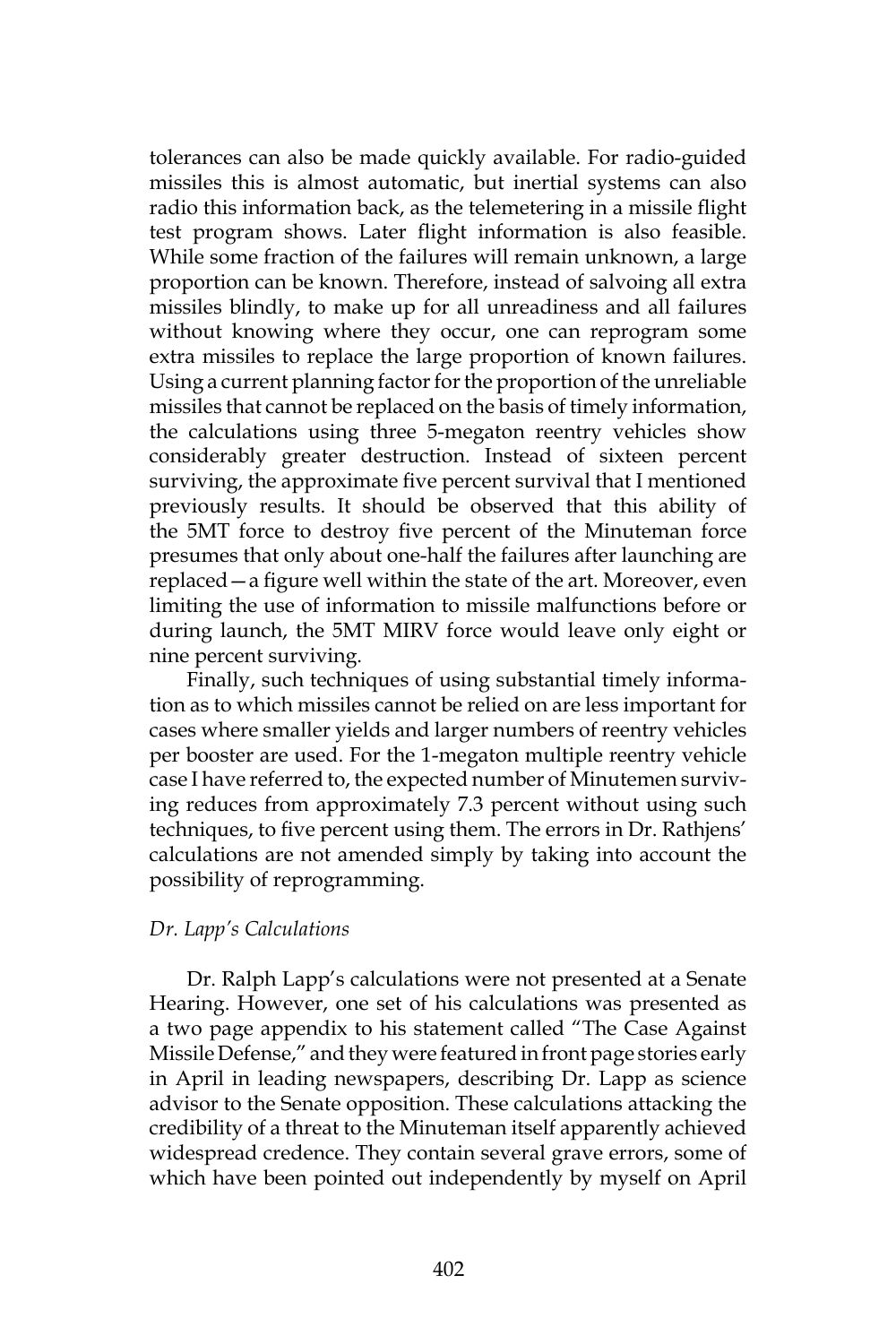23, 1969, before the Senate Armed Services Committee, by Dr. Lawrence O'Neill before the House Armed Services Committee, and by Professor Eugene Wigner before the American Physical Society on April 29th. Yet these statements pointing out Dr. Lapp's errors have received little or no newspaper notice. It is therefore worth reviewing Dr. Lapp's calculations, particularly so since one of his most blatant errors appears to have been adopted uncritically by some of the other witnesses before the Committee, specifically Professor Chayes and Dr. Panofsky.<sup>11</sup>

Dr. Lapp states that his calculations are based on "maximum values" for Soviet capabilities. He shows seventy-six percent of the Minuteman surviving, compared to Dr. Rathjens' twenty-five and my five percent. Moreover, he has several assumptions that agree with my own:

- 1. Three 5-megaton reentry vehicles per SS-9, and
- 2. An accuracy estimate derived, like Dr. Rathjens', from public indications of the great precision of our Poseidon or Minuteman MIRV's.

His combined assumptions about the yield and accuracy of an SS-9 reentry vehicle and the blast resistance of the Minuteman result in very high probabilities that a single arriving reentry vehicle will destroy a Minuteman silo.

He suggests that two and one-half warheads of 5-megaton power with a half nautical mile inaccuracy or CEP<sup>12</sup> are needed to destroy a 200 psi target with a ninety-five percent probability, and 1.1 warheads would have that probability if the CEP were a quarter of a nautical mile. In fact, using standard methods of calculation, at a half-mile inaccuracy, two warheads would yield a ninety-six percent destruction probability and at a quarter of a mile inaccuracy one warhead would have a more than ninetynine percent probability of destroying a 200 psi target. Either Dr. Lapp's calculations are based on some rather exotic and unspecified method, or they are in error. But in any case it is apparent that, even using his methods, he derives a very high single shot kill probability, roughly comparable to my own.

How then does Dr. Lapp's Minuteman force, faced by supposedly "maximum" Russian capabilities, come out so much better than even Dr. Rathjens' Minuteman force? First, Dr. Lapp assumes a much smaller number of SS-9's than Dr. Rathjens and I. He assumes three hundred thirty-three SS-9's. This is hardly a maximum force. It is less than the number that would be produced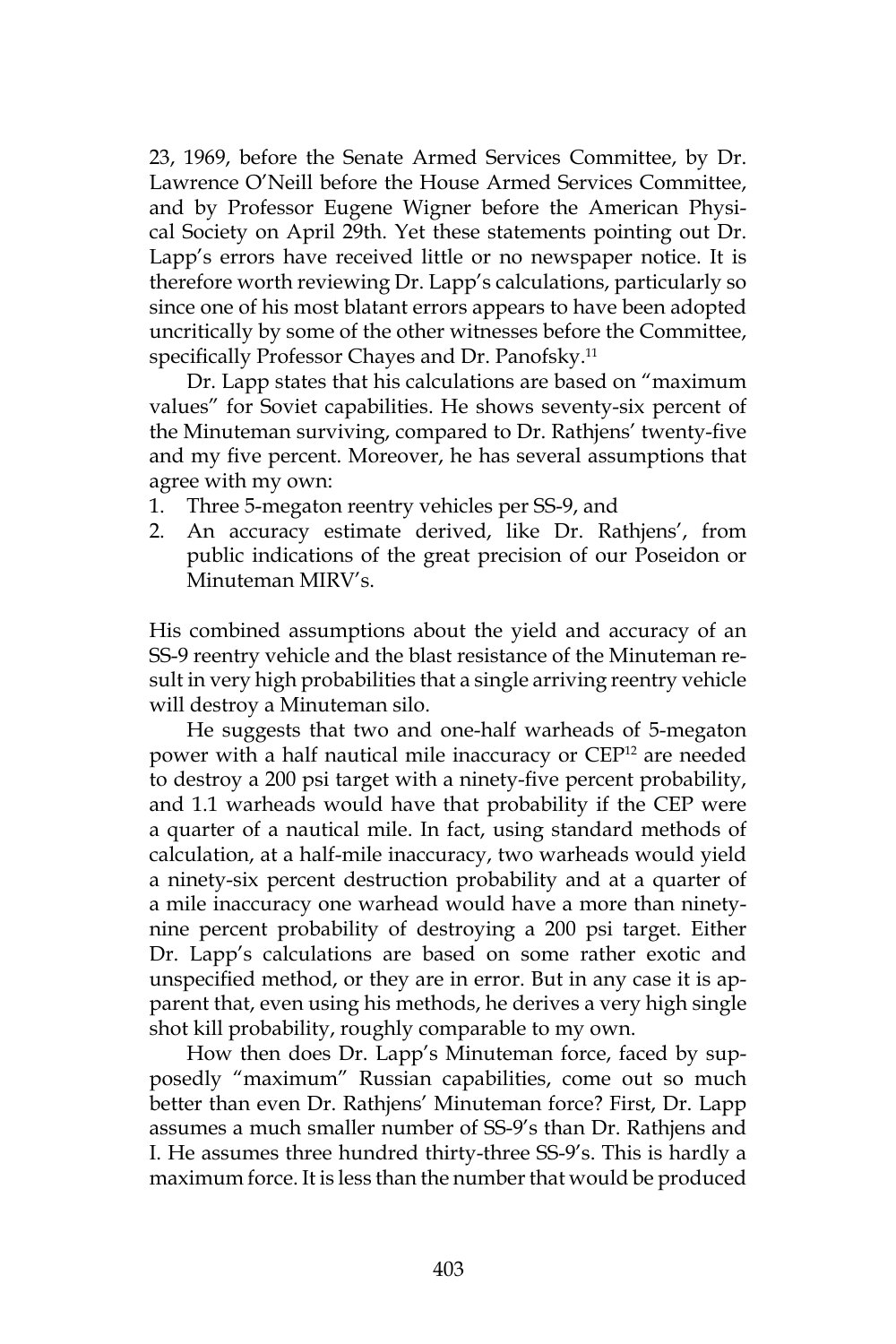at past rates by continuing production into the relevant 1976-77 time period. At three reentry vehicles per booster, Dr. Lapp's assumption would give the Russians about one thousand reentry vehicles.

Second, he assumes that the Russians would use only threefourths of their SS-9 force, that is, about two hundred fifty SS-9's (or 750 reentry vehicles). This extraordinary failure to use a fourth of the force most adapted to the purpose of destroying Minuteman is attributed to a supposed universal rule that military strategists always keep forces in reserve. This may or may not be true for tank battles or aircraft attacks in a conventional war. (The June 1967 war in the Middle East suggests it is not a sound generalization even about attacks with aircraft at the start of a non-nuclear war.) But as a universal rule for a nuclear first-strike? Dr. Lapp does not say for what these SS-9's would be reserved.

Most important, Dr. Lapp forgets that the Soviet Union has a great many intercontinental missiles besides the SS-9 and exceeding the SS-9 in numbers by a large amount. These missiles would seem to furnish a reserve that might satisfy a military strategist.

Third, he assumes overall reliabilities that are quite a bit lower than the reliabilities that Dr. Rathjens and I assumed, also lower than those attributed to the SS-9. As a result of the three assumptions, Dr. Lapp's Russians would have substantially less than half as many reliable arriving reentry vehicles as our thousand Minuteman silos. More than half the Minuteman force would then be untouched by SS-9 reentry vehicles.

Finally, Dr. Lapp makes an assumption that is plainly absurd. He supposes that even though each warhead has a very high probability of destroying a single silo, "any military realist" would fire two of his outnumbered attacking reentry vehicles at each silo that is attacked. This would leave three-fourths of the silos untouched. But if each warhead has a ninety-nine percent probability of destroying a single silo, firing two at one silo would merely increase the probability of destroying that specific silo to 99.99% but would make it quite certain that a silo that could have been destroyed will go unscathed. If a more sensible tactic were followed, namely to fire each of the two missiles at a different silo, there would be a probability of ninety-eight percent of destroying both silos and a probability of 99.99% that at least one of the two would be destroyed. (This latter is the same probability that Dr. Lapp would have achieved against the specific one that he was aiming at.) In short, Dr. Lapp's tactic would greatly reduce the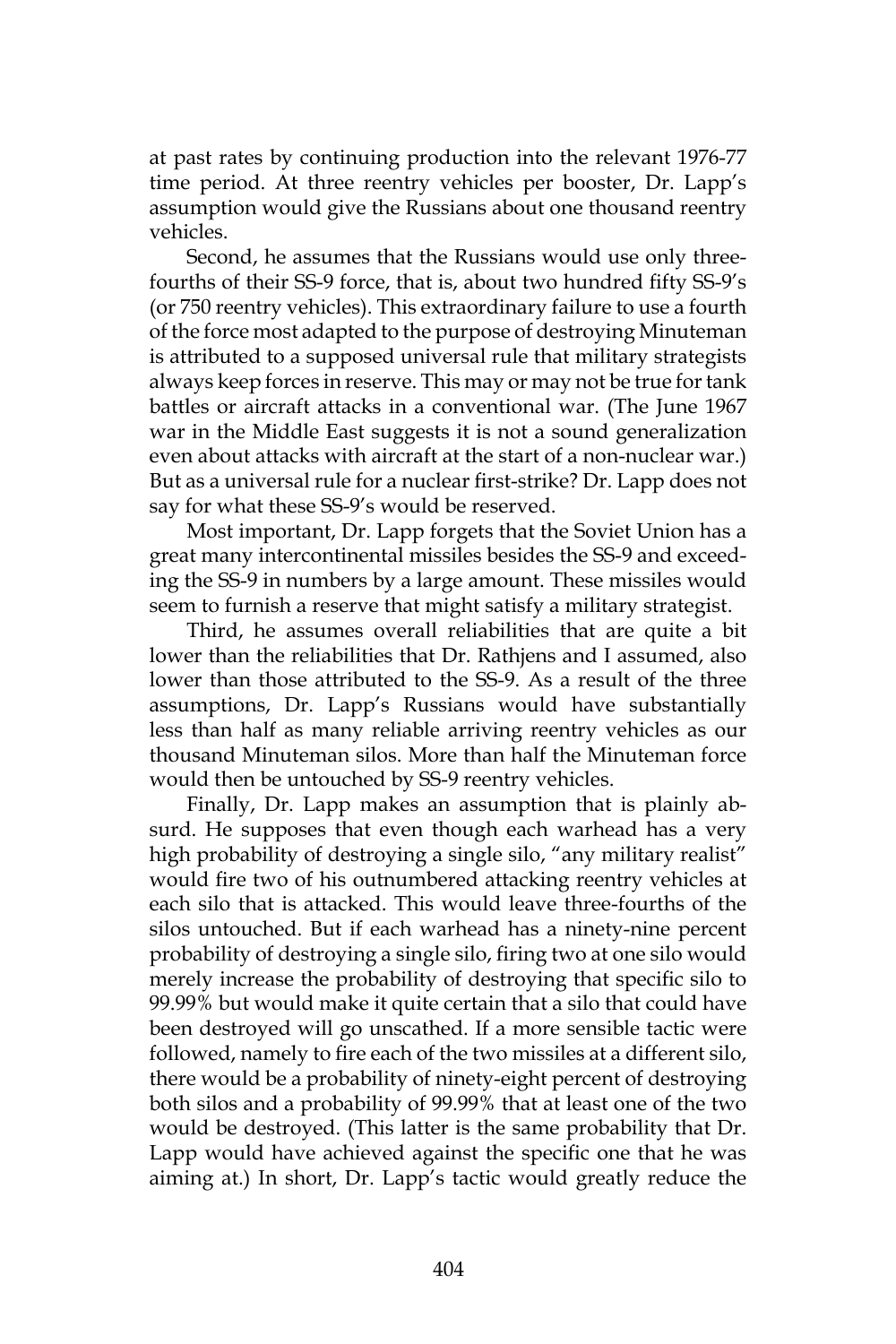expected level of destruction achieved by the attack, and it would not increase the probability of achieving some minimum level of destruction. I know of no military realist who would regard Dr. Lapp's tactic as a sensible one for the attacker. I must agree with Dr. Wigner that Dr. Lapp has presumed that his adversary would be unbelievably stupid.

It should be observed that the absurdity of the tactic is not dependent on the roughly ninety-nine percent single shot kill probability implicit in Dr. Lapp's accuracy, yield and resistance assumptions. If one were to use a ninety-five percent shot destruction probability, the point is equally obvious. In this latter case, an adversary who assigned one missile to each of two targets would have a better than ninety percent chance of getting them both and a probability of 99¾% of getting at least one; and he could get no better than a 99¾% probability of getting one silo if he sent both missiles against one silo. In the latter case, however, he could destroy at *most* one silo.

Professor Chayes and Dr. Panofsky have made statements suggesting they also accept the principle of sending at least two missiles to each silo. Professor Chayes said in his statement to the Senate Armed Services Committee on April 23:

... it is agreed that the attacker would need at the very minimum 2,000 accurate warheads—two for every one of our silos—before being able to think about a first strike.

Professor Panofsky in his statement to the Senate Armed Services Committee on April 22 stated:

Moreover, an attacker would have to compensate for the limited reliability of his force by targeting at least two and possibly more warheads against each of the 1,000 Minuteman silos.

The reason behind these two statements is less explicit than Dr. Lapp's. Dr. Panofsky is talking about compensating for unreliability rather than inaccuracy, but it seems plain that no such universal rule makes sense.

Dr. Lapp has a second set of calculations published on May 4, 1969, in *The New York Times Magazine*. 13 There he assumes the Russians may have five hundred rather than three hundred thirty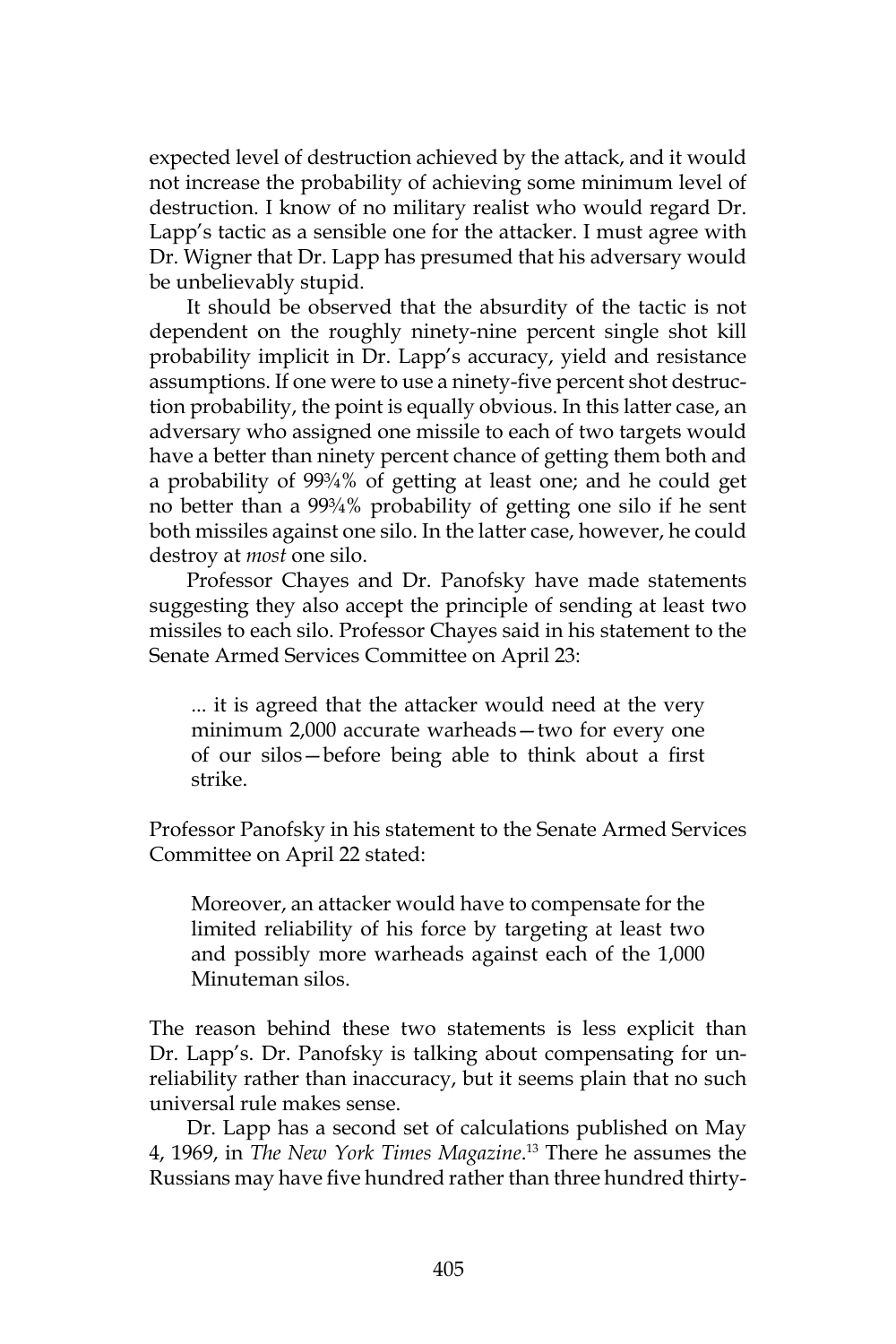three SS-9's. Since he again assumes three reentry vehicles per booster, this makes a total of 1,500 reentry vehicles. He apparently avoids the obviously bad strategies of reserving a quarter of the force, and then using the remainder to attack only half the targets they are capable of destroying with high probability. Nonetheless, once again his calculations show very high survival rates: "500 to 750 operable Minuteman." With these changed assumptions, how does the outcome continue to remain so favorable to Minuteman's survival?

Dr. Lapp has made some other changes. He has reduced the yield of the SS-9 reentry vehicles by twenty percent, increased his estimate of the hardness of the Minuteman by fifty percent, and, most important, he now uses very large inaccuracies for the SS-9, 3,600 feet in one case and 5,500 feet in the other. The latter great inaccuracy assures him his seven hundred fifty operable Minuteman surviving. But there is no justification for assuming such great inaccuracies in the mid- and late 1970's. One of the few constants in Dr. Lapp's various calculations appears to be his conclusion.

*Calculations of Dr. Steven Weinberg and Dr. Jerome Wiesner (in ABM: An Evaluation of the Decision to Employ an Anti-Ballistic Missile System,* edited by Abram Chayes and Jerome Wiesner, New York, 1969)

Dr. Weinberg and Dr. Wiesner present variants of the same calculation to show the safety of the Minuteman force. Dr. Weinberg supposes that at least 2,100 reliable arriving reentry vehicles "with megaton yield and high accuracy" would be needed to destroy all but 42 of our 1,050 ICBM silos. He appears to assume an eighty percent single shot kill probability. Dr. Weinberg doesn't indicate the exact blast resistance, yield, and inaccuracy assumptions that go into his eighty percent hypothetical kill probability, and the testimony of Deputy Secretary Packard that he cites in that connection offers no basis for such a determination.14 Mr. Packard there shows for three different bomb yields a spectrum of probabilities varying from less than ten percent to one hundred percent as accuracy varies from a mile or so down below onetenth of a mile. Mr. Packard does not say what the accuracy of any SS-9 reentry vehicle is expected to be so that no specific single shot kill probability can be inferred from his testimony.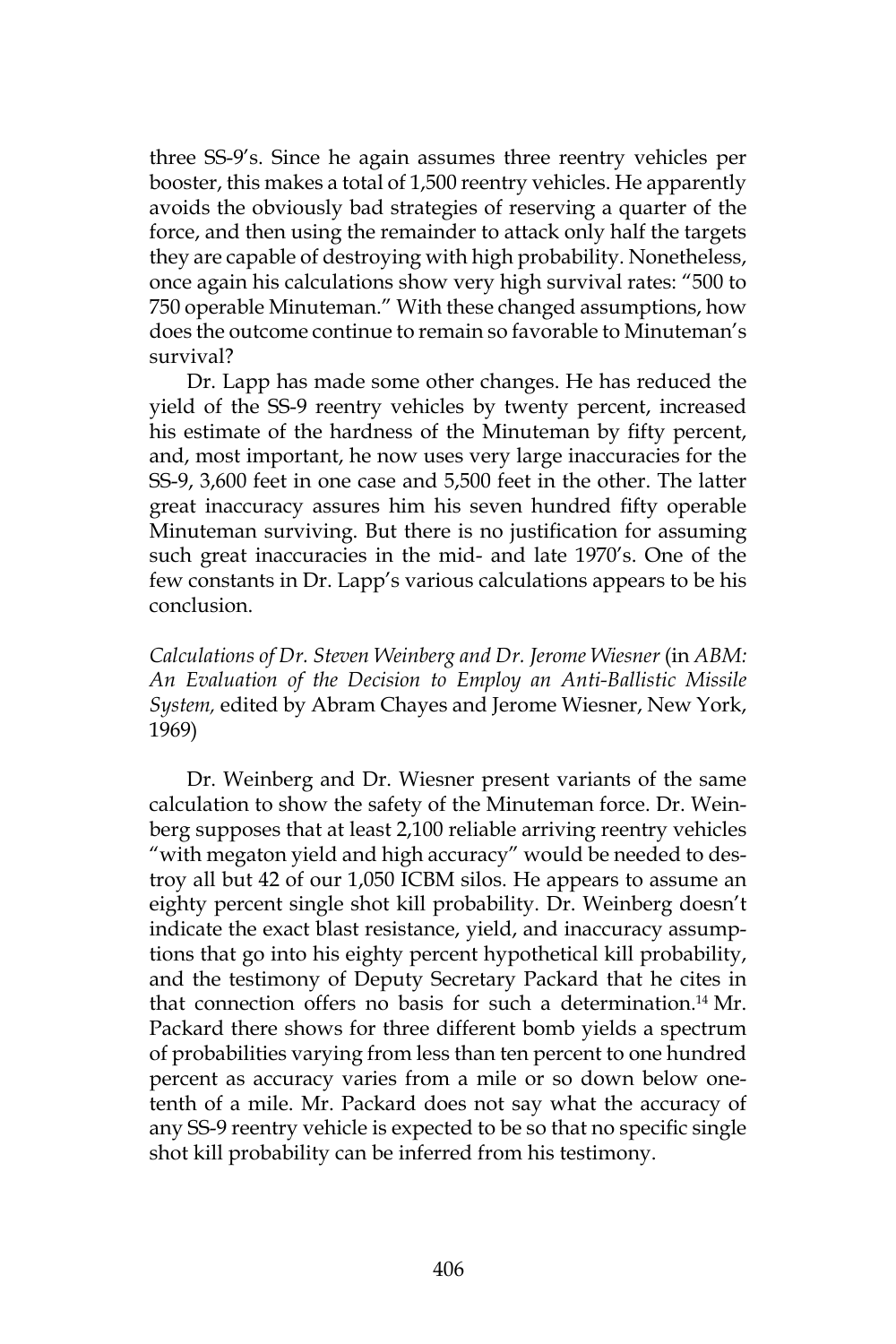Dr. Wiesner assumes five hundred reliable SS-9's, each carrying three MIRV's; or more exactly fifteen hundred reliable MIRV's. And he also assumes an eighty percent kill probability for each arriving reentry vehicle. He justifies this with the statement that a 5-megaton reentry vehicle would have to be used and that "at best the MIRV guidance system will be accurate enough to give only a 0.8 kill probability for the unit."15 One can read directly from Deputy Secretary Packard's chart that Dr. Wiesner is thus implying that accuracies less than about 2,400 feet are not possible in the time period in question. Dr. Wiesner has given no technical argument to support this assertion; it is at variance with expected accuracies for our own MIRV systems, and it is at variance with the accuracy that the intelligence community has *for some time*  expected the SS-9 to achieve years before the late 1970's time period, and with the accuracy assumed by Dr. Rathjens. At the 5-megaton yield and with the expected SS-9 accuracy the single shot kill probability for each reliable arriving reentry vehicle would be very much higher than eighty percent as I have already pointed out elsewhere.

If Dr. Wiesner had used three 5-megaton reentry vehicles, the expected accuracy of the SS-9's and, furthermore, had incorporated expected reliabilities, his calculations would have shown only sixty-three out of 1,100 hard targets surviving, that is 5.7%. Or if he had used the expected accuracy and reliabilities and the number of 1-megaton vehicles deliverable by the SS-9, he would have arrived at substantially the same result: sixty-eight out of 1,100 surviving.

There are a number of less critical flaws in Dr. Weinberg's and Dr. Wiesner's calculations. The essential, however, is that they both assume combinations of accuracy, yield, and number of reentry vehicles per booster that are less effective than intelligence expects (and for some time has expected) of the SS-9.

# *The Calculations of the Federation of American Scientists (FAS), March 8, 1969*

These calculations of the FAS were published nearly a week before the President's decision on the Safeguard System was announced. The FAS statement was intended to refute in advance the need for extra protection of the Minuteman force. However, the calculations it presents are basically irrelevant since they use only the Russian force "at the present time," and they assume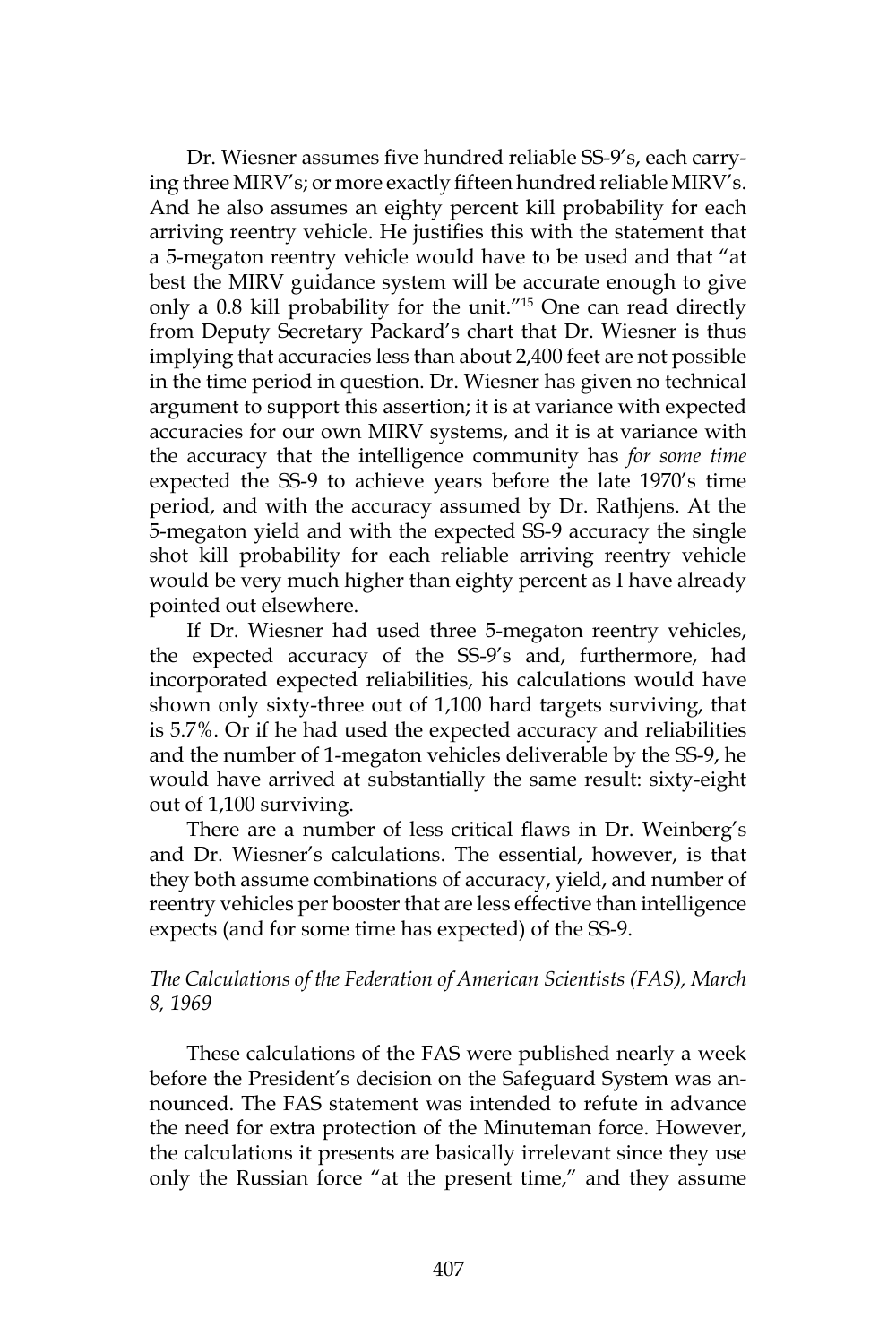larger inaccuracies than intelligence attributes to the Russians' SS-9's for the later time period. They do not use MIRV's and in fact, according to their author, they do not use the SS-9 at all.

In the first section of this chapter, $16$  I said that the many confident assertions current that Minuteman will be safe without extra protection in the late 1970's are unjustified. These supplementary comments have illustrated and analyzed some essential flaws in these assertions: they depend on erroneous estimates about the blast resistance of our own forces or wishful estimates about Russian lacks either in accuracy or in other capabilities or in competent tactics in that time period; they do not, as they claim, use "the most worrisome projections" and the "maximum capabilities" for Russian forces. In fact even my own calculations showing that the Minuteman will be vulnerable if extra protection is not provided do not use "maximum" Russian capabilities. Greater accuracies, for example, are quite feasible in the late 1970's for the Russians. I have used the CEP attributed to the SS-9 in the early 1970's. If the SS-9's CEP should be two-hundred fifty feet smaller than that estimate, then only four-hundred SS-9's using megaton range reentry vehicles would destroy about ninety five percent of the Minuteman force. Or with the larger force even greater percentages of the Minuteman force could be destroyed if we do nothing to supplement its protection. As I emphasized in my statement on April 23rd, the expected vulnerability of a hardened force is extremely sensitive to the accuracy of the force attacking. The accuracy assumed by Dr. Rathjens and myself is not only attributed to the SS-9 in the early 1970's, it is also the accuracy we estimate for our own MIRV's. Programs for achieving still greater accuracies for some of our MIRV's have been drawn up though not funded.

I have focused on the problem of protecting Minuteman, because, as I have stressed, we need a mixed force and have good reason to preserve the second-strike capability of so large a proportion of our strategic force. Even if it were true that the United States needed only a few strategic vehicles to survive, buying and paying for the operation of a great many that had become vulnerable to attack would be a very poor way to obtain those few surviving. There are safer and cheaper ways of getting a force of a given size than to buy a much larger one, most of which is susceptible to annihilation. To maintain a force most of which could be used only in a first-strike, hardly contributes to stability.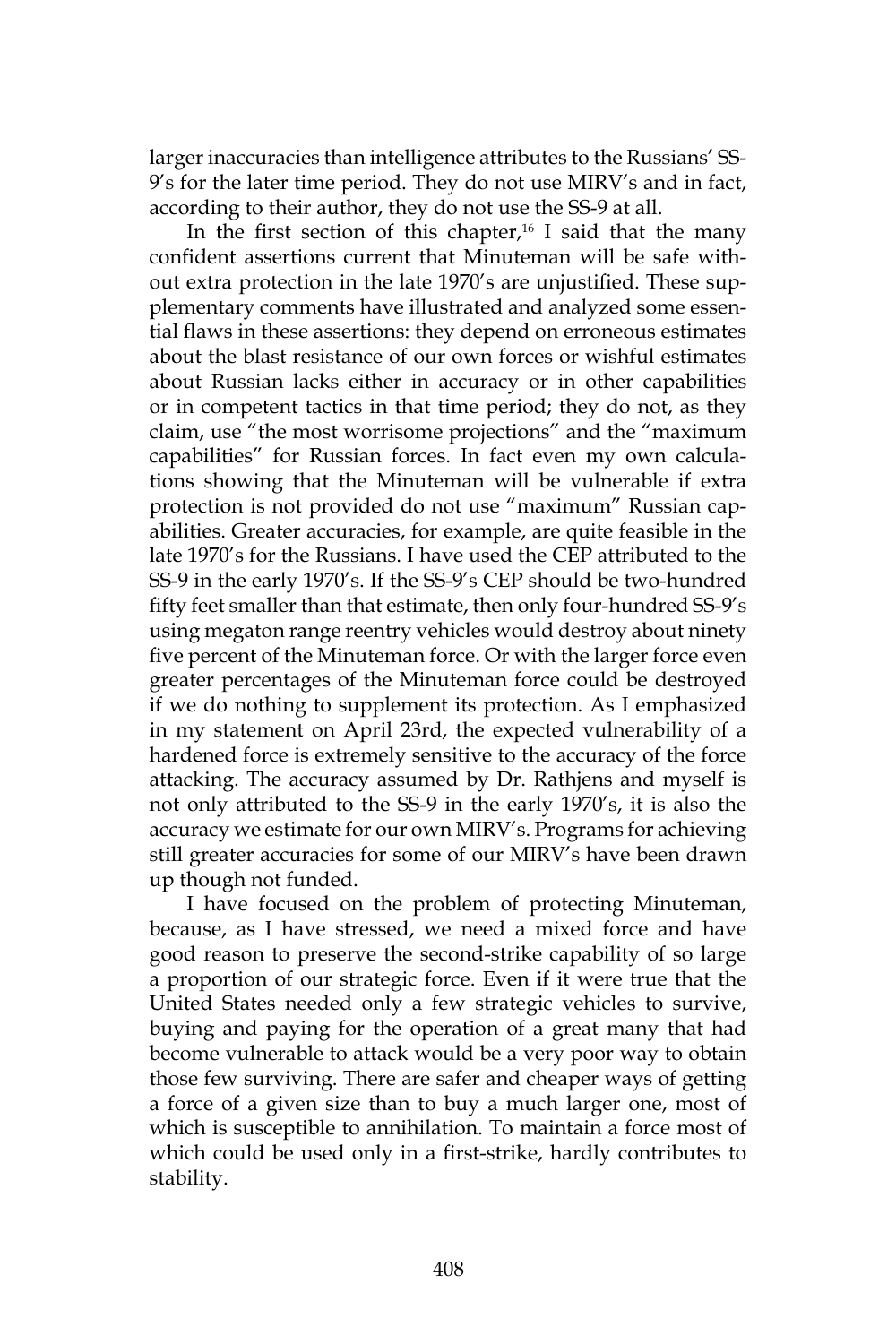It is sometimes said that such analyses of the potential vulnerability of Minuteman are like the talk of the bomber gap in the early 1950's and the missile gap at the end of the 1950's. Nothing could be further from the truth. Most of those who talked of bomber gaps and missile gaps raised these possibilities to argue for expanding the number of our own bombers or missiles to close the gap. They thought of the problem as one of matching firststrike forces. But how to maintain a second-strike force cannot be adequately understood in these terms. Whether or not we have it depends, as I have said, not simply on the relative size of two opposing forces, but on a great many characteristics of the attacking force and of the force attacked and its protection. It is the opponents of the ABM today who, rather than defend the offense, would simply expand it. Moreover, many of these same opponents of the ABM were among the chief propounders of the missile and bomber gaps in the past; some scientists are now willing to state that they helped "create the myth of the missile gap." My own record on this matter is quite clear. Throughout the 1950's I pointed out the essential irrelevance of matching firststrike forces and of all the gap theories that flowed from such matching. For example, in 1956 I wrote:

Exaggerated estimates of Russian force size, for example, might be used directly to suggest emulation. But we have already made clear that determining who has the best or second best Air Force in being in advance of attack by simply matching numbers or quality is not to the point. Those who assert that we may have fewer and perhaps inferior planes than the enemy and still have a deterrent force must also recognize that we may have more and even better vehicles and yet have inadequate deterrence.<sup>17</sup>

The propensity simply to list Russian and American pre-attack forces measured in various arbitrary ways continues to be exhibited on both sides of the present debate. On one side, first-strike capabilities are sometimes matched against adversary cities in the discussions of "overkill." On the other side, first-strike forces of Russia and the United States are sometimes matched against each other to show "superiority" or "inferiority" or "parity" or the like. My point is quite different. Foreseeable technical change in the 1970's compels sober thought about improving the protection of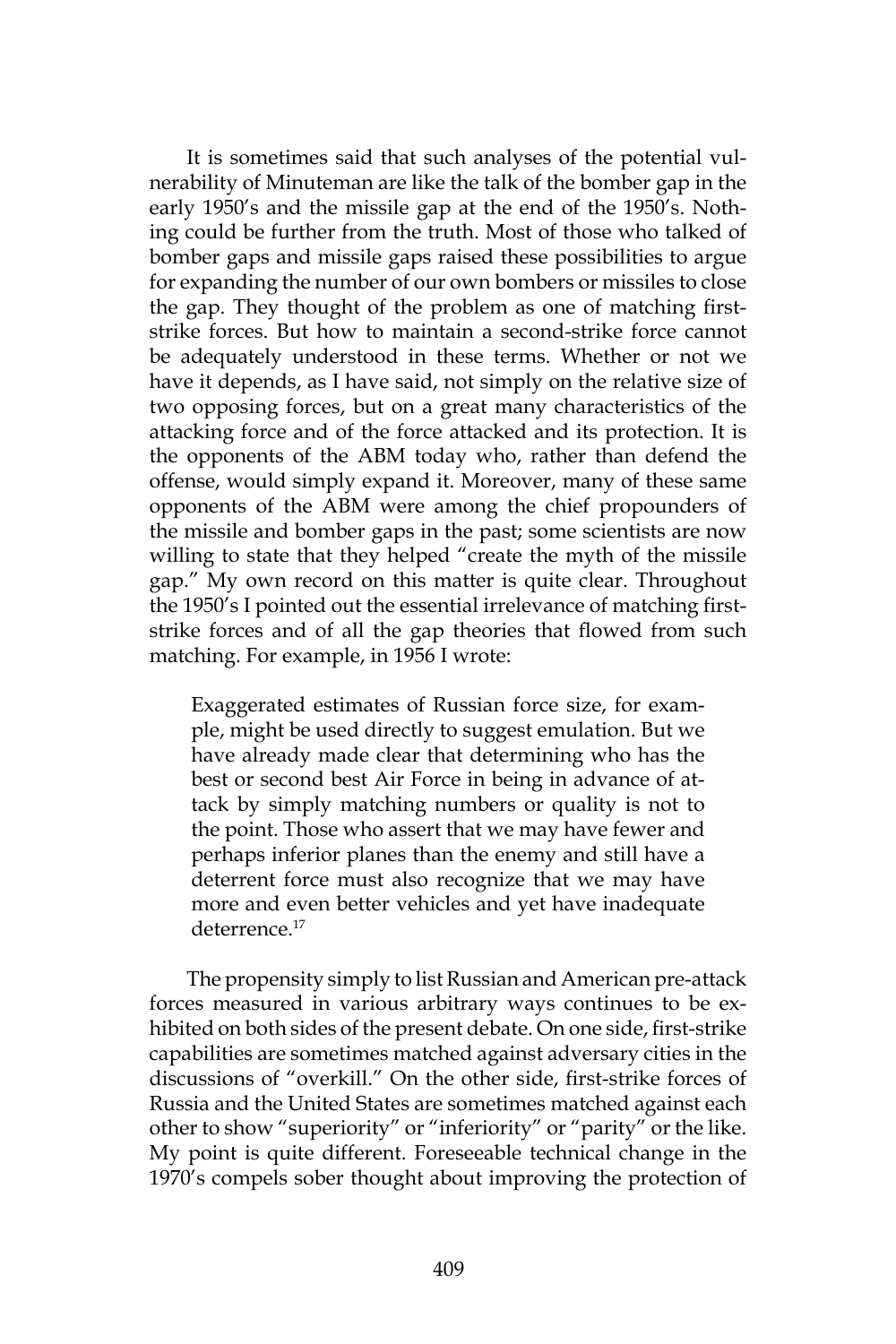crucial elements in our strategic force. Such change can affect our second-strike capability. In that connection, I have centered my discussion on the protection of the Minuteman, but the problem of protecting our bombers is also important, and, even more, we must improve our protection of the national political command vital to the control of sea as well as land-based strategic forces.

# **ENDNOTES - Wohlstetter - The Case for Strategic Force Defense**

1. This chapter constitutes a slightly edited version of my Statement to the Senate Armed Services Committee, April 23, 1969, and a supplement submitted on May 23, 1969.

2. *DoD Appropriations for 1969*, Hearings, Part I. Financial Summary. Expenditures in the 1950's were not then broken down by mission, but strategic budgets were even higher in the late 1950's than in 1962. In constant prices, for example, 1959 was more than double 1970.

3. ". . . *First,* an offense force with such increased accuracies and reliabilities and with an extensive use of MIRV's is very much more efficient in attacking the fixed offense force or the important fixed elements of the mobile force of an adversary. . . . *Second*, one result of this sort of change in Russian offense forces is to make improved antiballistic missiles (rather than simply more hardening or more missiles) an economic way for the United States to protect the hard fixed elements of a strategic force. . . . *Third*, at a minor increment in the modest cost of a hard-point ABM defense, it is possible to make available a light ABM for defense of civil societies against a small submarine or land-based missile force or part of a large one launched by mistake or without authorization. . . ." See Albert Wohlstetter, "Strength, Interest and New Technologies," Address to the September 1967 Institute of Strategic Studies Conference on the Implications of Military Technology in the 1970's at Elsinore, Denmark, in *Adelphi Papers*, No. 46, p. 4.

4. See, for example, one of the first classic sources of Minimum Deterrence Doctrine: *1970 Without Arms Control*, Special Committee Report, Planning Pamphlet No. 104, Washington, DC: National Planning Association, 1958, pp. 32-33, and 44.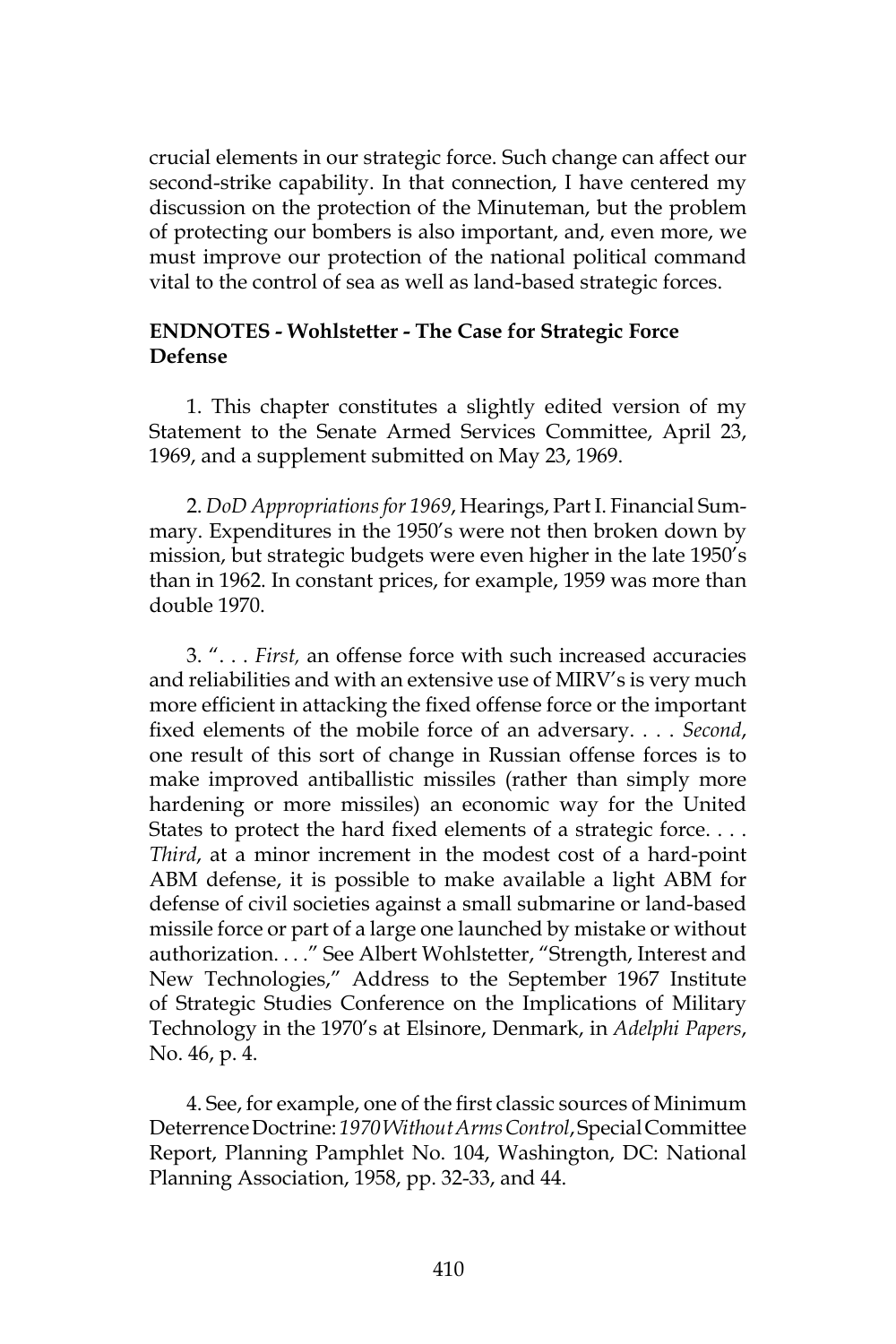5. We have not been very good at predicting our own or our adversary's technologies. These matters are intrinsically uncertain. Eminent scientists at the end of the 1940's predicted that fusion weapons would be infeasible, and, if feasible, undeliverable, and, if delivered, of no strategic significance, since it was thought (erroneously) they could be used only against cities. Some of those who then thought the threat of fusion bombs against cities neither moral nor important strategically now take it to be both. Compare, for example, Hans Bethe's present views with those in "The Hydrogen Bomb," *Scientific American*, Vol. 182, No. 4, April 1950, pp. 18-23. In February 1953 an important scientific study group expected the Soviets would have no ICBM's before the late 1960's—a prediction plainly in error by the end of the year. See the final report of the Lincoln Summer Study, among whose prominent members were James Killian, Jerome B. Wiesner and Carl Kaysen. Writing in October 1964, Jerome B. Wiesner and Herbert York, "National Security and the Nuclear Test Ban," *Scientific American*, Vol. 211, No. 4, October 1964, pp. 18, 27-35, were quite sure that no technological surprises could substantially change the operational effectiveness of intercontinental delivery systems, and thus entirely missed the major strategic potential of precisely aimed MIRV's, a concept that had already emerged in the classified literature. These were able and informed men. But exact prediction on these matters defies confident assertion.

6. See [this essay's] next section, "ON THE COUNTERFORCE CALCULATIONS OF SOME PROMINENT ABM OPPONENTS," for elaboration.

7. Poseidon and Minuteman III have been test flown and are in the process of deployment (the first of these should be operational in about a year and a half).

8. This section is a slightly edited version of a May 23, 1969, supplement to my April 23, 1969, Statement to the Senate Armed Services Committee.

9. See endnote 7 above.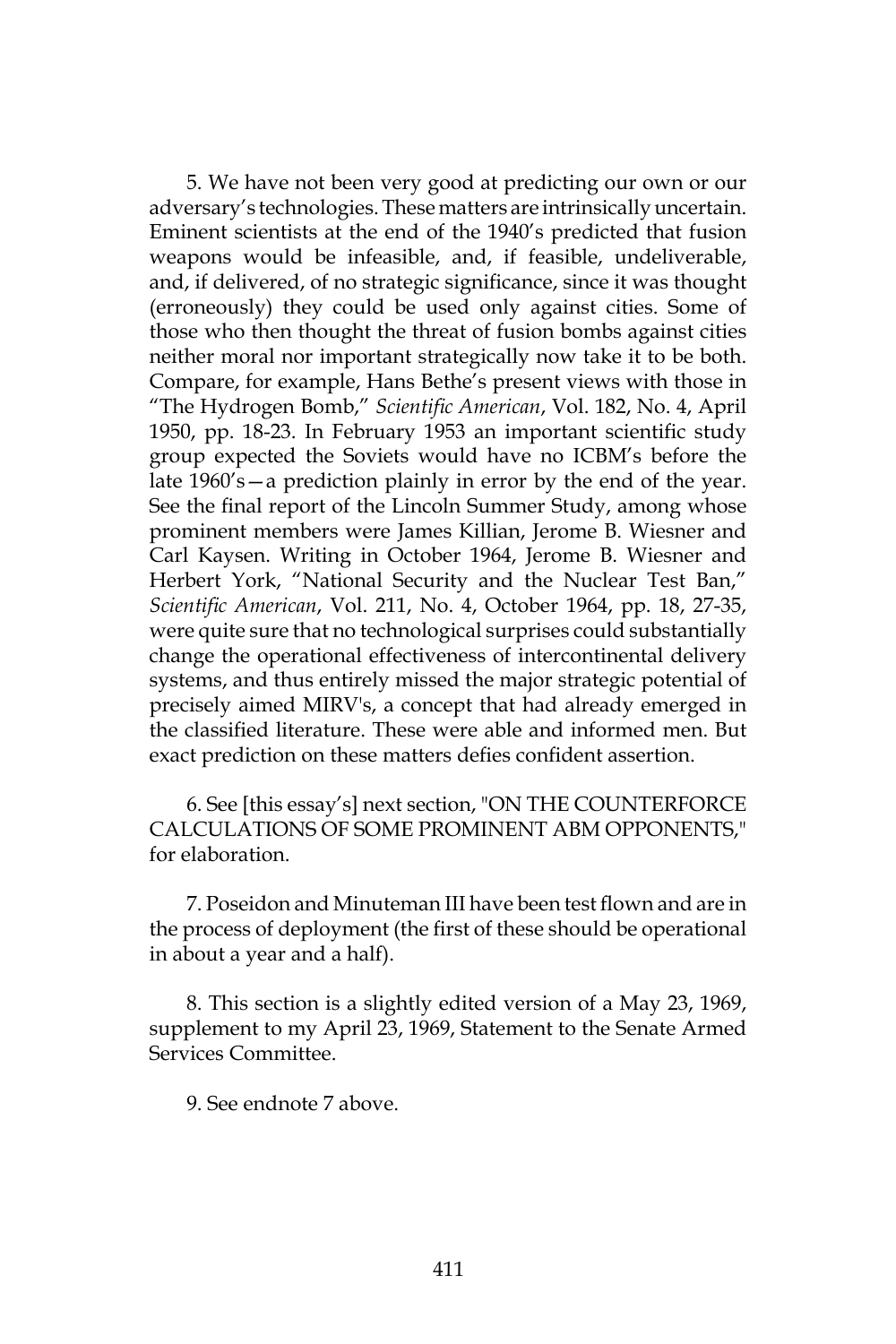10. Testimony of April 23, 1969, before the Senate Armed Services Committee. See also Wohlstetter testimony of March 28, 1969, Part 1, p. 359, of *Strategic and Foreign Policy Implications of ABM Systems,* Hearings before a subcommittee of the Senate Committee on Foreign Relations.

11. It is an error that is repeated also in Abram Chayes and Jerome B. Wiesner, eds., *ABM: An Evaluation of the Decision to Deploy an Anti-ballistic Missile System*, New York: Harper & Row, 1969.

12. CEP is the acronym for "Circular Error, Probable," a commonly used measure of the inaccuracy of weapon systems. In repeated firings, 50% of the weapons would miss their targets by less than the CEP (or median miss distance) and 50% would miss by more than the CEP. A frequent misinterpretation assumes that all weapons miss their targets by a distance equal to the CEP which is like assuming that all students score at the 50th percentile on an exam. A nautical mile is 6,080 feet. It, rather than a statute mile, is a standard dimension for measuring CEP or median miss distance.

13. Ralph E. Lapp, "From Nike to Safeguard: A Biography of the ABM," *The New York Times Magazine*, May 4, 1969.

14. Chayes and Wiesner, eds., *op. cit.*, pp. 86-93.

15. Johan Hølst and William Schneider added the following commentary in 1969: Professor Wohlstetter's critique is based upon the manuscript version of the book which was distributed prior to its publication. In book form, Dr. Wiesner replaced the explicit .8 kill probability with a vague reference to an "accuracy estimated by Secretary Laird." In the manuscript, he incorrectly calculated (on the basis of a .8 kill probability) that 270 missiles would survive (the correct number is less than 150). The book version retains the "conclusion" of 270 survivors but does not make any explicit probability assumption—and thus now assumes a kill probability of about .65. See Chayes and Wiesner, eds., *op. cit.,* p. 73.